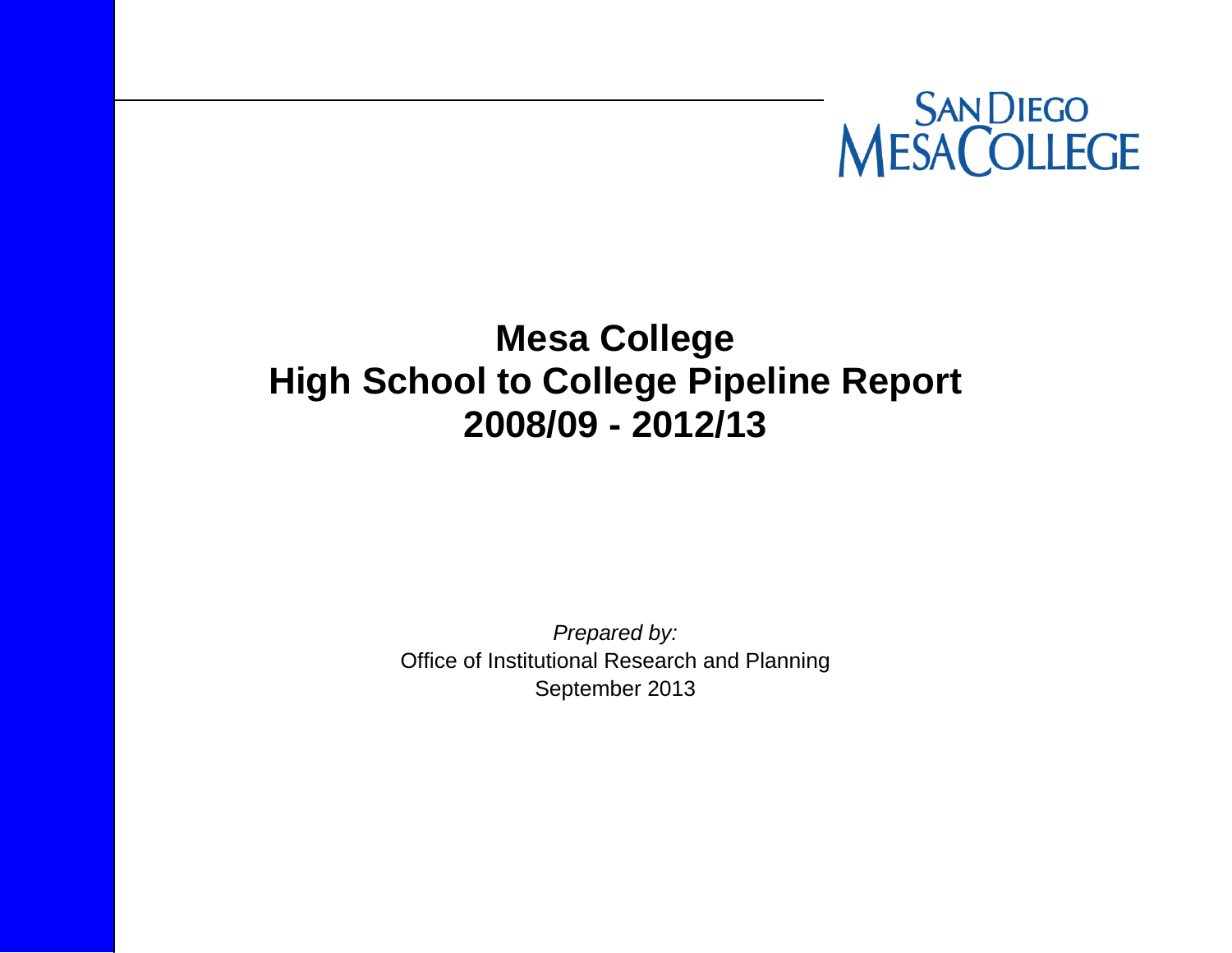## **Table of Contents**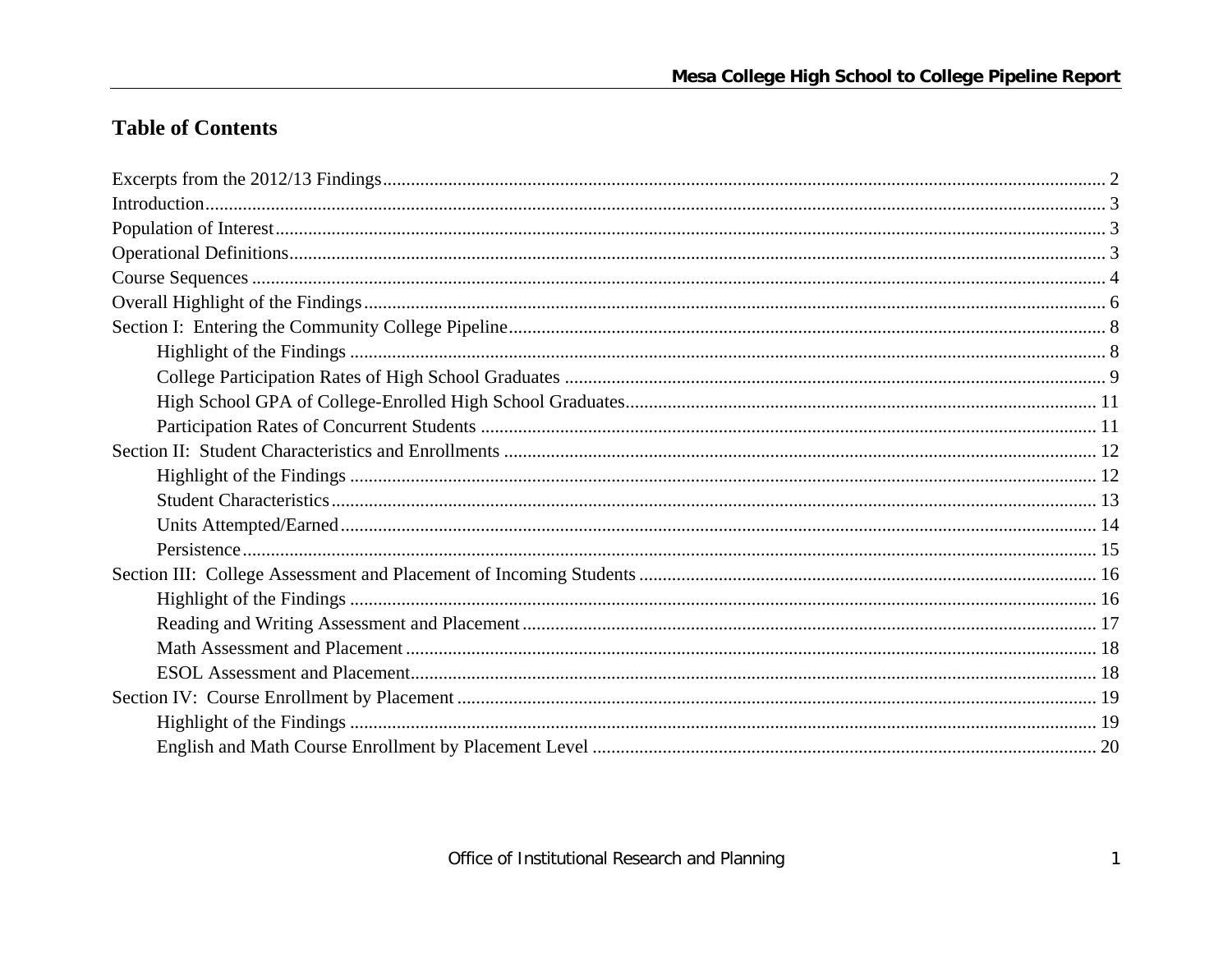## **Excerpts from the 2012/13 Findings**

Participation Rates

- Twenty percent of District feeder high school graduates entered Mesa College in the year following high school completion.
- Approximately 14% of the high school seniors who were concurrently enrolled at Mesa College and a District feeder high school continued their Mesa College enrollment the following year as a college-only student.

#### Matriculation

- The majority of first-time to college high school graduates completed an assessment test in reading, writing, and/or math (79% each) upon entering Mesa College.
- Over half of the first-time to college high school graduates who completed an assessment test in reading placed at the transfer/associate level (53%), and over half placed into basic skills writing and/or math (64% and 57%, respectively).

#### Enrollment Patterns

- By the end of their first year at Mesa College, 43% of those students who placed into transfer/associate level English enrolled in an English course at or below their placement level, and 51% of those who placed in basic skills level reading or writing enrolled in an English course at their placement level.
- 6 By the end of their first year at Mesa College, 55% of those students who placed into transfer level math enrolled in a math course at or below their placement level, 53% of those who placed in associate level math enrolled in a math course at or below their placement level, and 54% of those who placed in basic skills level math enrolled in a math course at their placement level.

#### **Outcomes**

- Over half (54%) of the first-time to college high school graduates who were enrolled full-time (12+ units), completed the total number of attempted units.
- $\bullet$  Approximately three out of four students on average (76%) persisted from fall to spring, and over half (55%) persisted to the next fall term.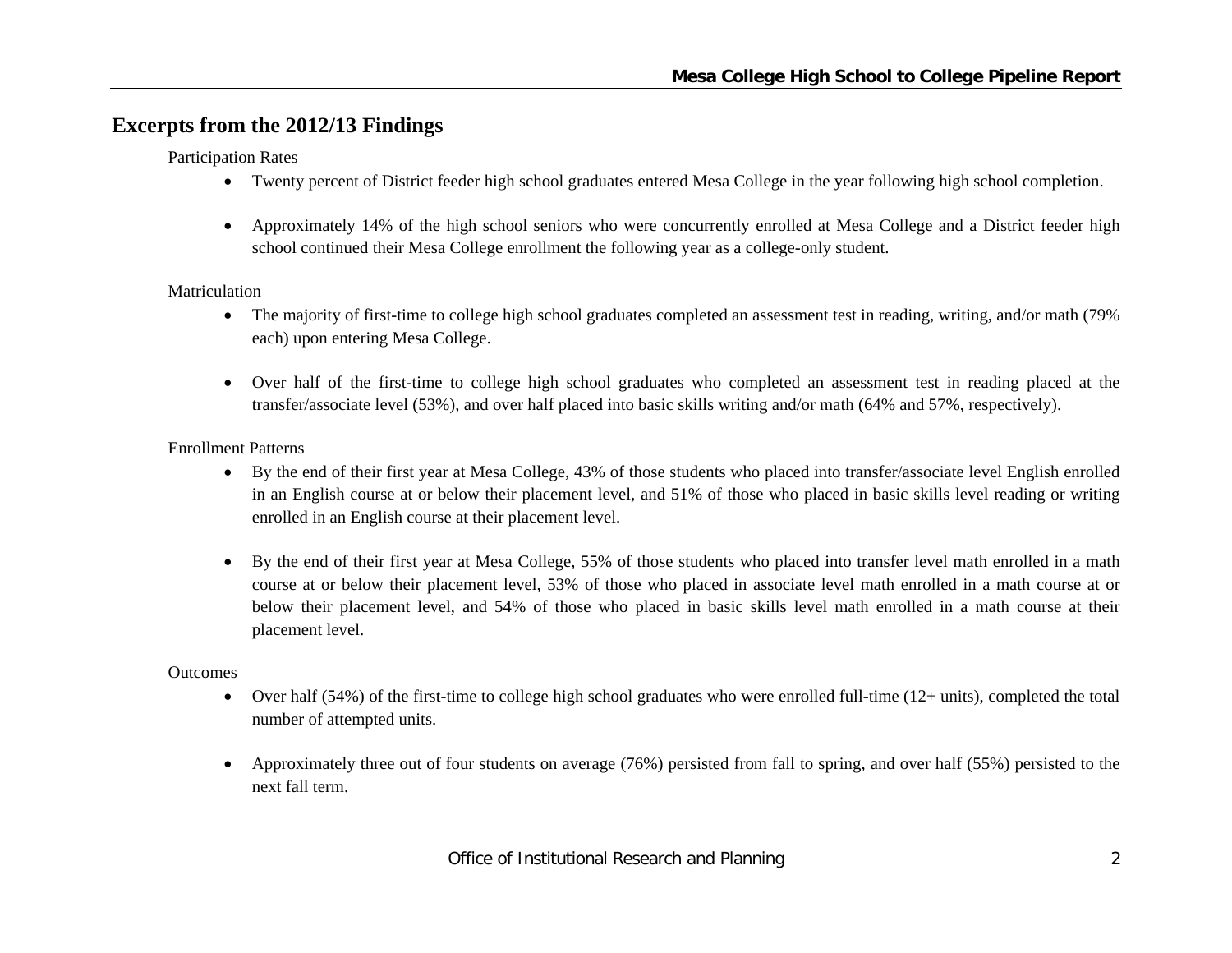## **Introduction**

The annual High School to College Pipeline Report provides a comprehensive descriptive analysis of incoming first-time to college high school graduates. The report is part of a larger initiative to provide the colleges and the District with information for integrating plans and strategies that support student completion and enrollment management. The report is intended to inform college and District decision-making, instructional and services planning, outreach, and marketing.

The High School to College Pipeline Report series comprises four reports: 1) All Colleges, 2) City College/ECC, 3) Mesa College, and 4) Miramar College. Each report contains four sections that focus on enrollment patterns and placement as students enter college for the first time. The first section focuses on students' entry into Mesa College via high school-to-college graduate participation and concurrent student participation rates. First-time to college high school graduates are the focus of the remaining sections, including: student characteristics and college enrollment patterns in Section II; reading, writing, math, and ESOL placements in Section III; and finally, English and math enrollments by placement level in Section IV. In most instances, benchmark information is provided as a point of comparison, such as three or five-year averages and/or percentage change.

## **Population of Interest**

Unless otherwise noted, **first-time to college high school graduates are students who reported completion from a high school within four years of subsequently enrolling at Mesa College for the first time.** First-time to college students are students who indicated on their application for admission that they had not previously attended Mesa College nor another college or university. For this study, high school graduates are students who reported receipt of a certification of California high school proficiency, a G.E.D./high school certificate, or a high school diploma, including a foreign high school diploma. Unless otherwise noted, students who concurrently attend high school, a four-year institution, or adult school are excluded from this population.

## **Operational Definitions**

**Enrollment:** The number of seats enrolled, or duplicated headcount. Student drops and never attended, cancelled classes, and tutoring classes are excluded.

**Headcount:** The individual count of students, or unduplicated headcount. Student drops and never attended, and cancelled classes are excluded.

**Persistence Rate – Term and Annual:** The percentage of official census enrolled students in a fall term who received a grade notation of A, B, C, D, F, P, NP, I, or RD and who enrolled in at least one course in the subsequent spring term (term persistence) and fall terms (annual persistence) and received a grade notation of A, B, C, D, F, P, NP, I, or RD. SDSU and UCSD-only students and sections are excluded. Intersession, tutoring, in-service, and cancelled classes are excluded.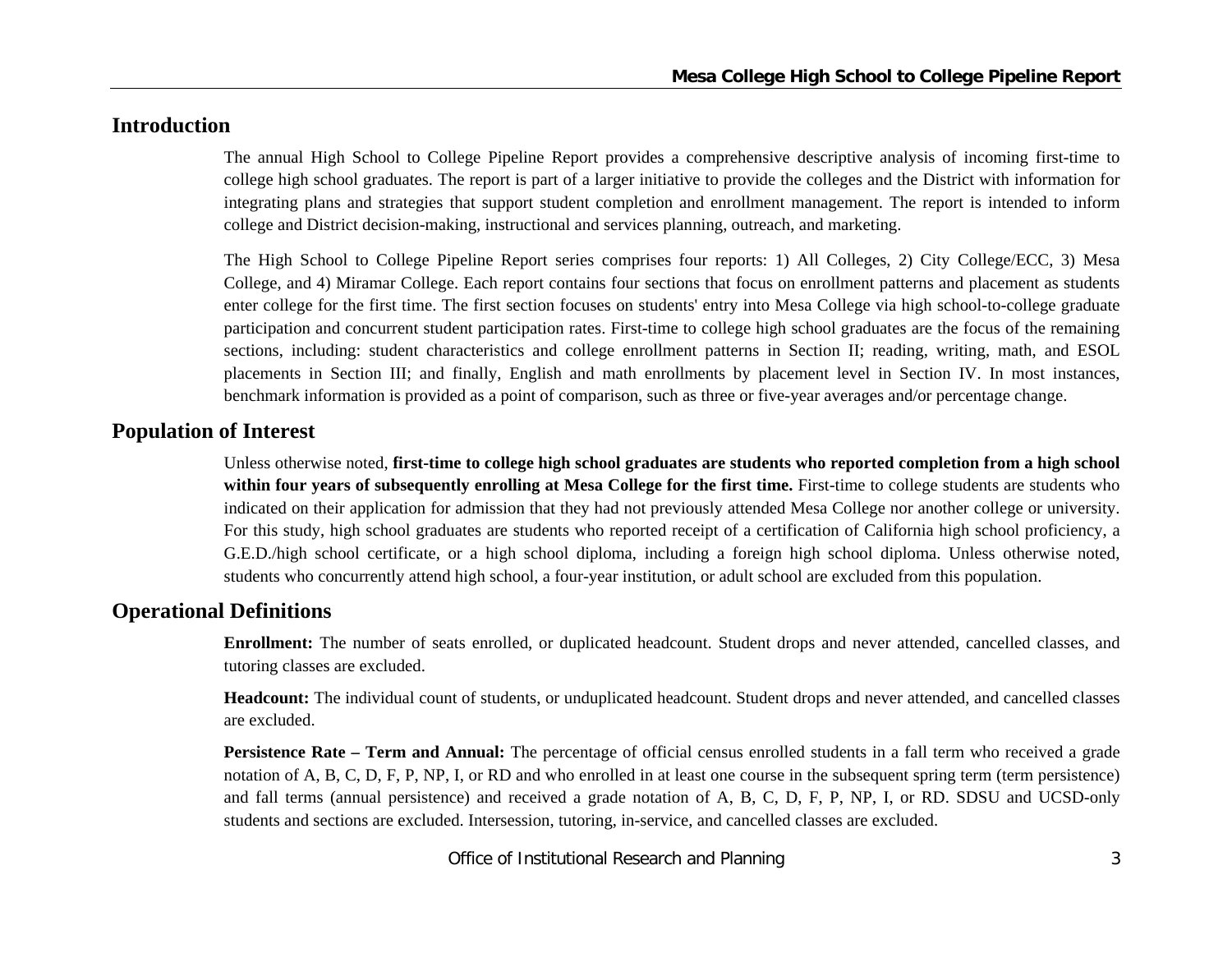## **Course Sequences**

Figure 1. Current English and ESOL course sequence

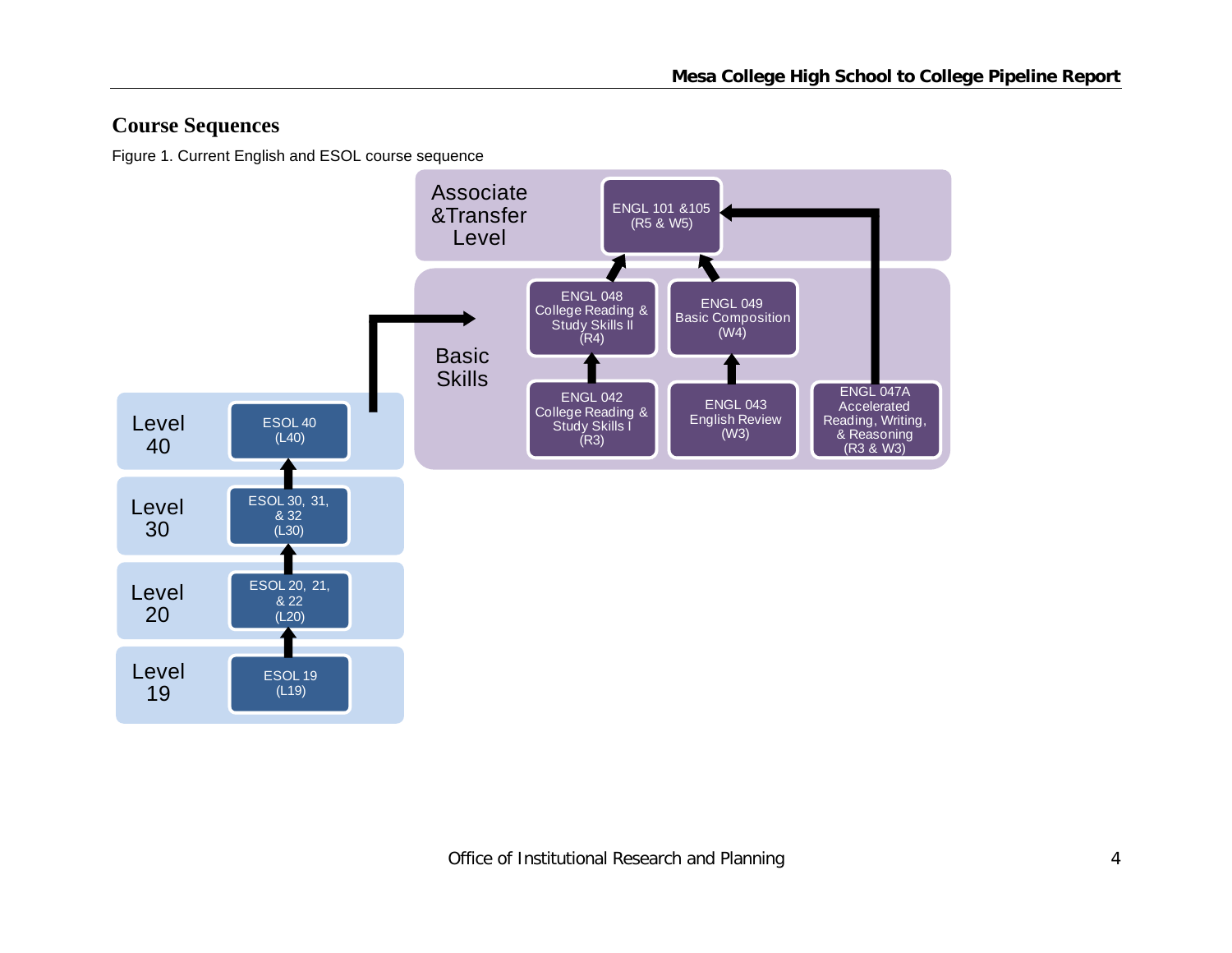

Figure 2. Current math course sequence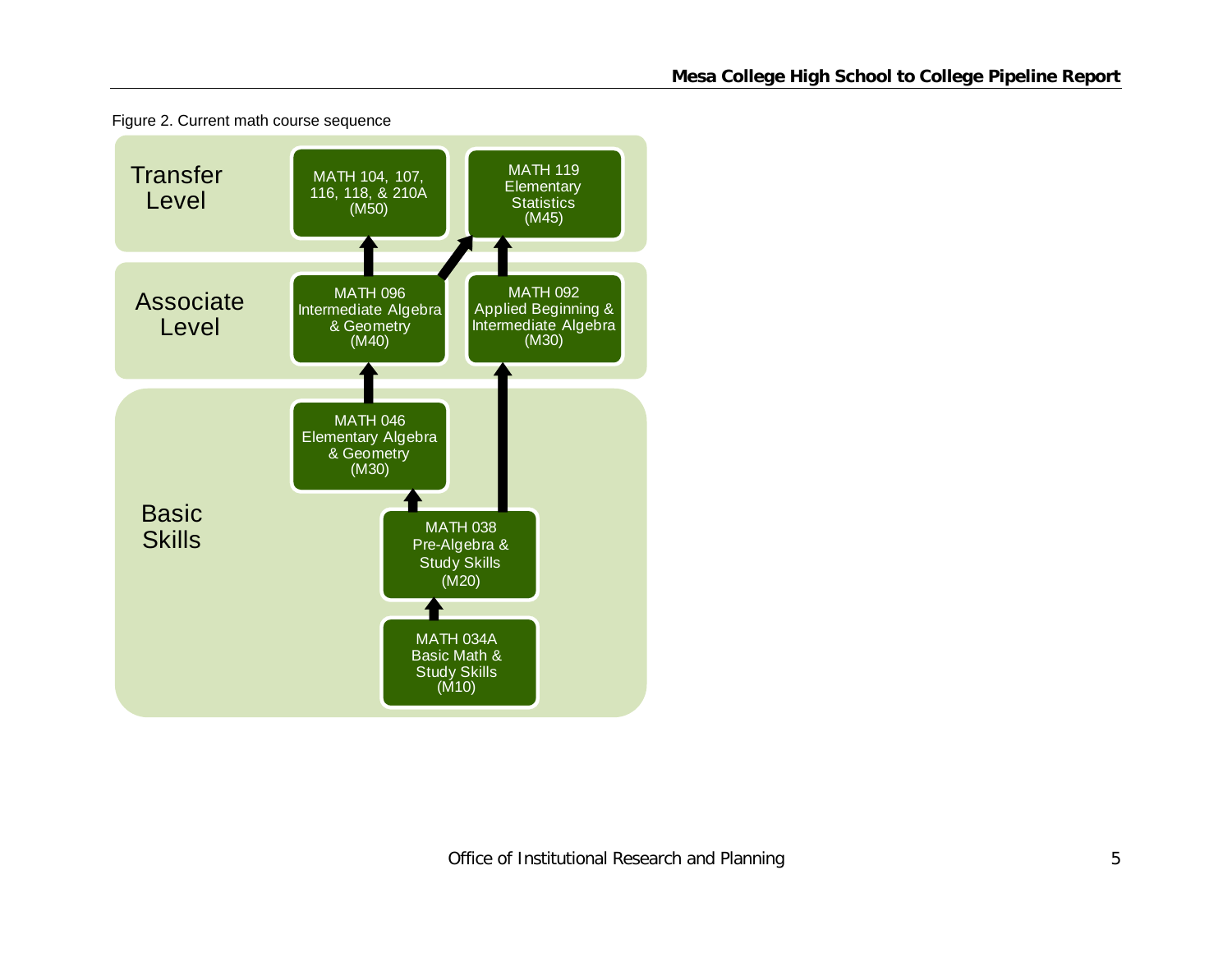## **Overall Highlight of the Findings**

- 1. In 2012/13, 20% of the 2011/12 feeder high school graduates (1,403 out of 6,960 students) and 5% of the 2011/12 non-feeder high school graduates (523 out of 10,353 students) entered Mesa College in the year following high school completion. This does not include 830 entrants for whom high school graduate data were unavailable, nor whose high schools enrolled fewer than 20 SDCCD entrants in each of the five years. The 2012/13 feeder and non-feeder high school student entry rates are comparable to the five-year averages of 20% and 4%, respectively.
- 2. Among concurrent high school seniors who were both enrolled at Mesa College and attended a District feeder high school in 2011/12, 14% continued their enrollment as college-only students the following year (117 out of 834 students). This does not include four concurrently enrolled non-feeder high school seniors in 2011/12, nor 250 concurrently enrolled seniors in 2011/12 for whom high school feeder or non-feeder data were unavailable or invalid. Over five years, participation rates of concurrently enrolled feeder school seniors who continued enrollment at Mesa College the year following high school graduation remained relatively steady (14%-18%).
- 3. Twenty-seven percent of the 2012/13 first-time to college high school graduates reported that they were the first generation of college-going students in their family (677 out of 2,485 students). This was equal to the five-year average of 27%.
- 4. In 2012/13, 72% of the first-time to college high school graduates who enrolled in 0.1-2.9 units completed the total number of attempted units (92 out of 127 students), while fewer than half of the students who enrolled in 6.0-8.9 units and 9.0-11.9 units (46% and 44%, respectively) completed the total number of attempted units (6.0-8.9 units, 225 out of 494 students; 9.0-11.9 units, 209 out of 475 students). Over half (54%) of the students who were enrolled in school full-time (12+ units) in 2012/13, completed the total number of attempted units (529 out of 979 students).
- 5. Over three in four (76%) first-time to college high school graduates at Mesa College persisted from the Fall 2011 term to the following spring term (1,394 out of 1,826 students), and over half (55%) annually persisted to a second fall term (997 out of 1,826 students). This is comparable to the five-year average for term-to-term persistence (74%) and higher than the five-year average for annual persistence (51%).
- 6. In 2012/13, a majority of the first-time to college high school graduates completed an assessment test in reading (79%; 1,972 out of 2,491 students), writing (79%; 1,972 out of 2,491 students), and math (79%; 1,970 out of 2,491 students). Overall, the percentages of students who completed an assessment test in reading, writing, and math increased steadily between 2010/11 and 2012/13.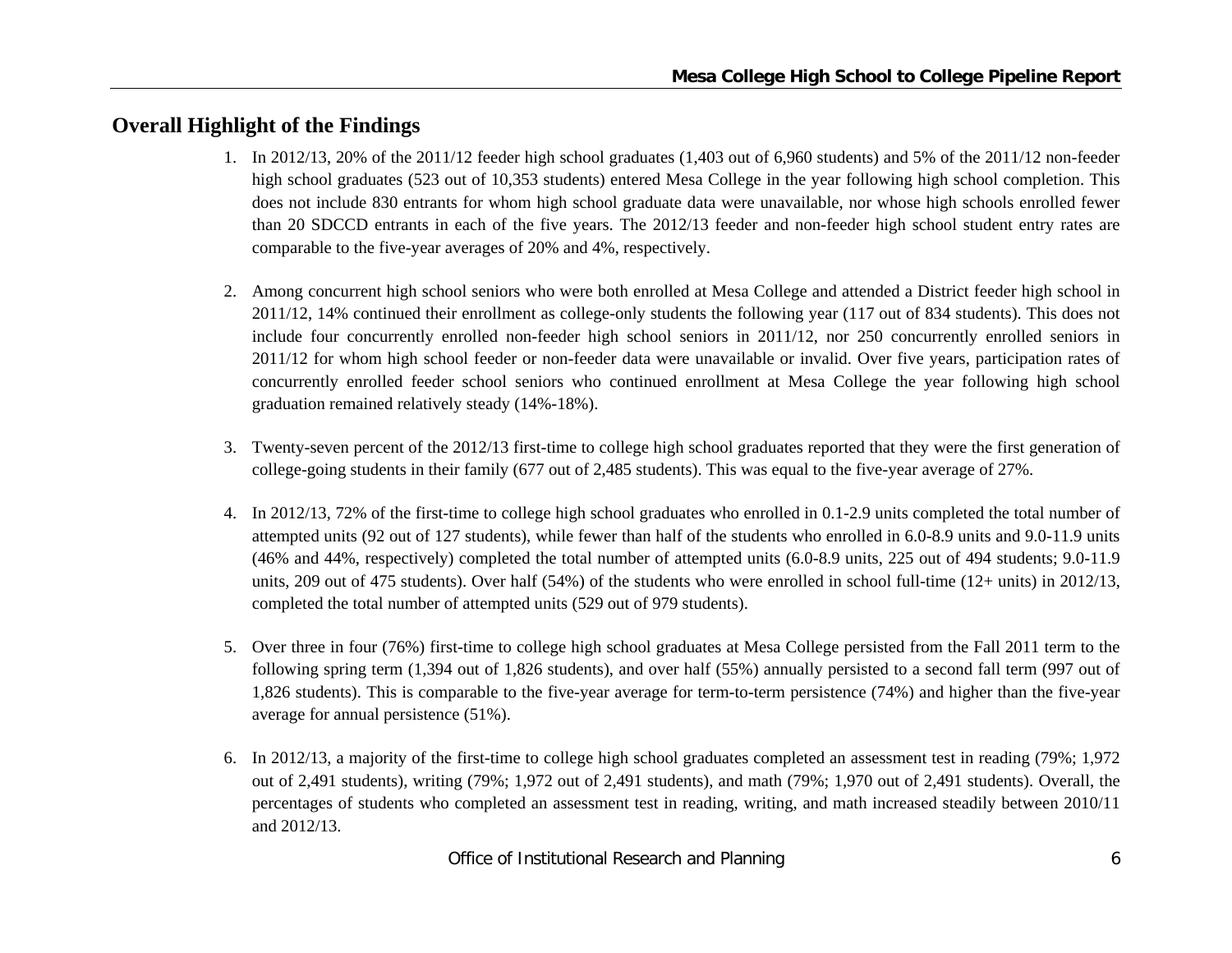- 7. In 2012/13, 39% of the first-time to college high school graduates who completed an assessment test in reading placed at basic skills (761 out of 1,972 students). The majority of first-time to college high school graduates who completed an assessment test in writing placed at basic skills (64%; 1,253 out of 1,972 students). The majority of first-time to college high school graduates who completed an assessment test in math in 2012/13 also placed at basic skills (57%; 1,121 out of 1,970 students). Among first-time to college high school graduates who completed an assessment test in ESOL in 2012/13, the majority of the students placed four to five levels below English transfer level (ESOL levels 19 and 20, 85%; 59 out of 69 students).
- 8. Forty-three percent of the Fall 2012 first-time to college high school graduates who placed in transfer/associate level English enrolled in an English course at or below their placement level by the end of their first year at Mesa College (428 out of 984 students).
- 9. By the end of their first year at Mesa College, 55% of the Fall 2012 first-time to college high school graduates who placed in transfer level math enrolled in a math course at or below their placement level (258 out of 469 students), and 53% of those who placed in associate level math enrolled in a math course at or below their placement level (149 out of 282 students).
- 10. Among the Fall 2012 first-time to college high school graduates who placed in basic skills level reading or writing, approximately half (51%) enrolled in an English course at their placement level by the end of their first year at Mesa College (262 out of 511 students). Over half (54%) of the Fall 2012 first-time to college high school graduates who placed in basic skills level math enrolled in a math course at their placement level by the end of their first year (464 out of 856 students).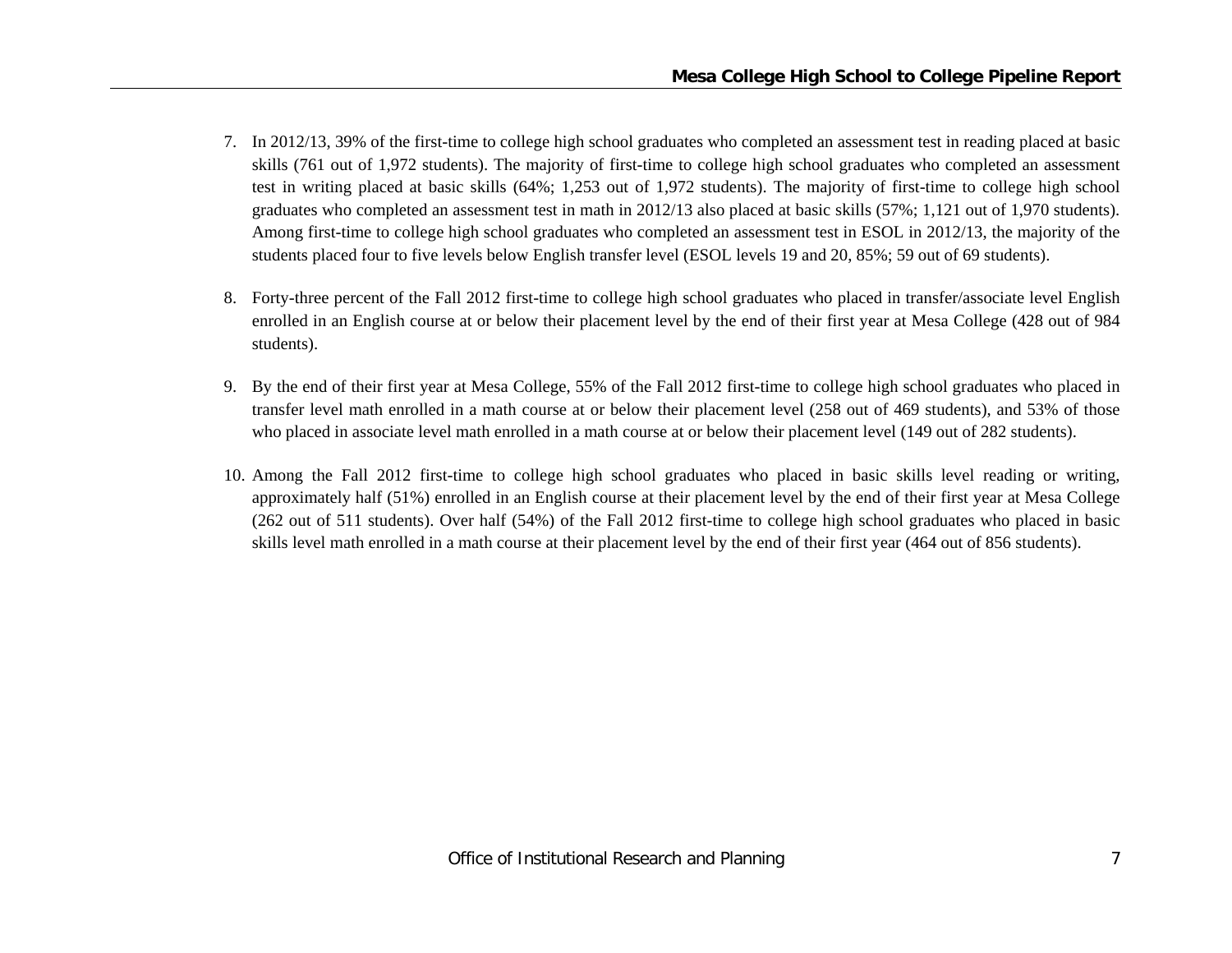## **Section I: Entering the Community College Pipeline**

This section describes different aspects of high school student entry to Mesa College. Student trends are measured across five years, from 2008/09 to 2012/13. Students who are concurrently attending SDSU or UCSD are excluded.

High school-to-college participation rates and high school GPA of incoming high school graduates who enroll at Mesa College in the year following high school completion are reported in Tables 1 and 2. When possible, high school-to-college participation rates are disaggregated by feeder and non-feeder high schools. College feeders are based on a combination of the zip codes within each college's service area, as well as other college-specific outreach designations.

High school seniors who are concurrently enrolled at Mesa College are tracked to determine the rate of continued participation as college-only students (see Table 3). **Students who re-enroll as concurrent students in the subsequent year are excluded from re-enrollment figures.** Results provide aggregate totals/averages for students attending feeder and non-feeder high schools as a point of comparison.

#### **Highlight of the Findings**

- In 2012/13, approximately 20% of the 2011/12 feeder high school graduates and 5% of the 2011/12 non-feeder high school graduates entered Mesa College in the year following high school completion. Both were comparable to the five-year averages of 20% and 4%, respectively (see Table 1). This does not include those entrants for whom high school graduate data were unavailable, nor whose high schools enrolled fewer than 20 SDCCD entrants in each of the five years. Among feeder schools, Kearny Educational Complex, Clairemont, and Madison high schools had the highest graduate participation rates at Mesa College on average over five years (50%, 38%, and 38%, respectively). Among non-feeder high schools, Coronado High School had the highest graduate participation rate over five years (13%).
- 6 Over half (55%) of the students who enrolled at Mesa College in 2012/13 following high school completion in 2011/12 (and included their GPA on their college application) reported that they had earned a 2.0-3.0 high school GPA (equal to the fiveyear average of 55%) and 44% reported that they had earned higher than a 3.0 GPA (equal to the five-year average of 44%; see Table 2).
- $\bullet$  Fourteen percent of concurrent high school seniors who were both enrolled at Mesa College and attended a District feeder high school in 2011/12 continued their enrollment at Mesa College the following year as college-only students (see Table 3). This does not include concurrently enrolled non-feeder high school seniors in 2011/12, nor concurrently enrolled seniors in 2011/12 for whom high school feeder or non-feeder data were unavailable or invalid. Over five years, participation rates of concurrently enrolled feeder school seniors who continued enrollment at Mesa College the year following high school graduation remained relatively steady (14%-18%).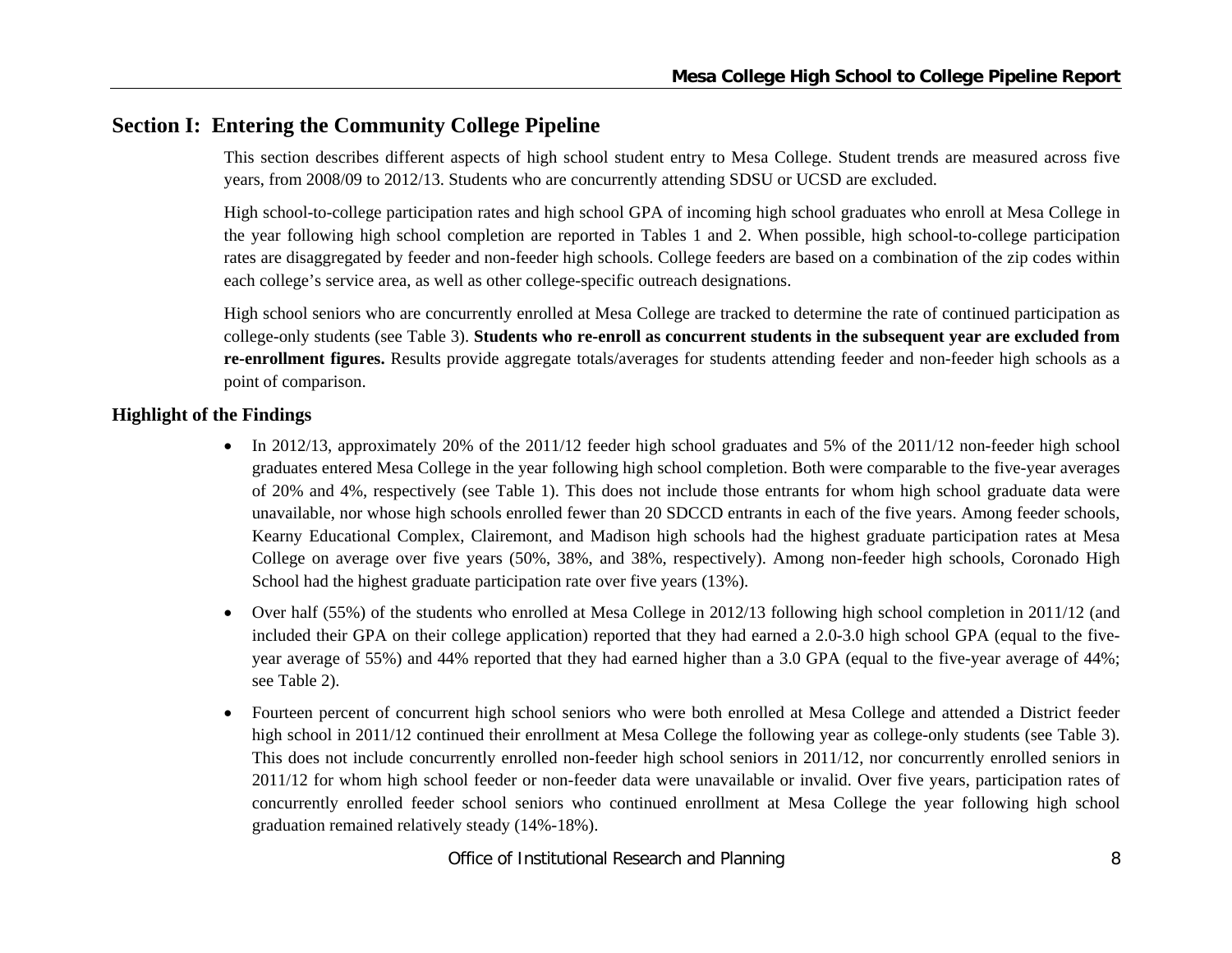## **College Participation Rates of High School Graduates**

| Table 1. Headcount and participation rates of high school graduates who enroll at Mesa College within one year of graduation |
|------------------------------------------------------------------------------------------------------------------------------|
|------------------------------------------------------------------------------------------------------------------------------|

|                          |                              |          |                |                 |              |                 |       |                |                |                 |                  |                |       |       |                 |       | 07/08-   |        |                 |
|--------------------------|------------------------------|----------|----------------|-----------------|--------------|-----------------|-------|----------------|----------------|-----------------|------------------|----------------|-------|-------|-----------------|-------|----------|--------|-----------------|
|                          |                              | 07/08    |                | 08/09           | 08/09        |                 | 09/10 | 09/10          |                | 10/11           | 10/11            |                | 11/12 | 11/12 |                 | 12/13 | 11/12    |        | 08/09-12/13     |
|                          |                              | Grads    |                | <b>Entrants</b> | Grads        | <b>Entrants</b> |       | Grads          |                | <b>Entrants</b> | Grads            | Entrants       |       | Grads | <b>Entrants</b> |       | Grads    |        | <b>Entrants</b> |
|                          |                              | N        | N              | %               | N            | N               | %     | N              | N              | %               | N                | N              | %     | N     | N               | $\%$  | % Change |        | Avg %           |
|                          | <b>Crawford Ed Complex</b>   | 208      | 26             | 13%             | 220          | 29              | 13%   | 236            | 56             | 24%             | $\overline{193}$ | 30             | 16%   | 189   | 29              | 15%   | $-9%$    | 12%    | 16%             |
|                          | <b>Gompers Prep</b>          | $\Omega$ | $\Omega$       |                 | 0            | $\mathbf 0$     |       | $\Omega$       | $\overline{0}$ |                 | 0                | $\overline{0}$ |       | 71    |                 | 1%    | ш.       | ---    | ---             |
| Feeder                   | Hoover                       | 273      | 19             | 7%              | 343          | 46              | 13%   | 322            | 63             | 20%             | 311              | 56             | 18%   | 292   | 49              | 17%   | 7%       | 158%   | 15%             |
|                          | Lincoln                      | 200      | 9              | 5%              | 251          | 22              | 9%    | 354            | 45             | 13%             | 389              | 33             | 8%    | 316   | 40              | 13%   | 58%      | 344%   | 10%             |
| City                     | <b>Morse</b>                 | 446      | 15             | 3%              | 447          | 18              | 4%    | 442            | 43             | 10%             | 380              | 33             | 9%    | 381   | 57              | 15%   | $-15%$   | 280%   | 8%              |
|                          | San Diego Ed Complex         | 386      | 28             | 7%              | 393          | 21              | 5%    | 452            | 57             | 13%             | 485              | 51             | 11%   | 422   | 42              | 10%   | 9%       | 50%    | 9%              |
|                          | San Diego SCPA               | 161      | 19             | 12%             | 179          | 20              | 11%   | 169            | 21             | 12%             | 181              | 21             | 12%   | 168   | 30              | 18%   | 4%       | 58%    | 13%             |
|                          | <b>Charter School of SD</b>  | 339      | 92             | 27%             | 341          | 77              | 23%   | 436            | 86             | 20%             | 479              | 101            | 21%   | 559   | 98              | 18%   | 65%      | 7%     | 21%             |
|                          | Clairemont                   | 232      | 85             | 37%             | 243          | 100             | 41%   | 250            | 103            | 41%             | 278              | 109            | 39%   | 230   | 88              | 38%   | $-1%$    | 4%     | 39%             |
|                          | <b>Kearny Ed Complex</b>     | 302      | 135            | 45%             | 292          | 136             | 47%   | 331            | 148            | 45%             | 319              | 143            | 45%   | 381   | 189             | 50%   | 26%      | 40%    | 46%             |
| Feeder<br>Mesa           | La Jolla                     | 358      | 62             | 17%             | 384          | 72              | 19%   | 338            | 64             | 19%             | 359              | 61             | 17%   | 374   | 54              | 14%   | 4%       | $-13%$ | 17%             |
|                          | <b>Madison</b>               | 229      | 109            | 48%             | 199          | 68              | 34%   | 224            | 96             | 43%             | 247              | 86             | 35%   | 224   | 85              | 38%   | $-2%$    | $-22%$ | 40%             |
|                          | <b>Mark Twain</b>            | 61       | 24             | 39%             | 207          | 30              | 14%   | 208            | 17             | 8%              | 187              | 18             | 10%   | 226   | 30              | 13%   | 270%     | 25%    | 13%             |
|                          | <b>Mission Bay</b>           | 287      | 66             | 23%             | 310          | 62              | 20%   | 266            | 74             | 28%             | 277              | 64             | 23%   | 311   | 95              | 31%   | 8%       | 44%    | 25%             |
|                          | <b>Patrick Henry</b>         | 447      | 44             | 10%             | 447          | 46              | 10%   | 471            | 59             | 13%             | 503              | 52             | 10%   | 484   | 46              | 10%   | 8%       | 5%     | 11%             |
|                          | Point Loma                   | 400      | 100            | 25%             | 369          | 90              | 24%   | 402            | 106            | 26%             | 424              | 135            | 32%   | 408   | 84              | 21%   | 2%       | $-16%$ | 26%             |
|                          | Mira Mesa                    | 505      | 74             | 15%             | 504          | 102             | 20%   | 598            | 143            | 24%             | 593              | 82             | 14%   | 552   | 79              | 14%   | 9%       | 7%     | 17%             |
|                          | <b>Scripps Ranch</b>         | 479      | 65             | 14%             | 476          | 76              | 16%   | 494            | 93             | 19%             | 531              | 89             | 17%   | 579   | 102             | 18%   | 21%      | 57%    | 17%             |
| Miramar<br>Feeder        | Serra                        | 395      | 86             | 22%             | 417          | 112             | 27%   | 397            | 85             | 21%             | 365              | 106            | 29%   | 406   | 115             | 28%   | 3%       | 34%    | 25%             |
|                          | <b>University City</b>       | 418      | 91             | 22%             | 378          | 97              | 26%   | 401            | 97             | 24%             | 416              | 103            | 25%   | 387   | 90              | 23%   | $-7%$    | $-1%$  | 24%             |
|                          | <b>District Feeder Total</b> | 6,126    | 1,149          | 19%             | 6,400        | 1,224           | 19%   | 6,791          | 1,456          | 21%             | 6,917            | 1,373          | 20%   | 6,960 | 1,403           | 20%   | 14%      | 22%    | 20%             |
|                          | <b>Abraxas</b>               | 151      | 9              | 6%              | 109          | $\overline{7}$  | 6%    | 147            | 7              | 5%              | $\overline{123}$ | $\overline{7}$ | 6%    | 98    | 8               | 8%    | $-35%$   | $-11%$ | 6%              |
| High                     | <b>Bonita Vista</b>          | 531      | 14             | 3%              | 549          | 12              | 2%    | 536            | 23             | 4%              | 497              | 16             | 3%    | 541   | 20              | 4%    | 2%       | 43%    | 3%              |
|                          | Castle Park                  | 395      | 5              | 1%              | 366          | 3               | 1%    | 352            | 22             | 6%              | 294              | 19             | 6%    | 260   | 6               | 2%    | $-34%$   | 20%    | 3%              |
| <b>Schools</b><br>Feeder | <b>Chula Vista</b>           | 542      | 12             | 2%              | 574          | 15              | 3%    | 567            | 51             | 9%              | 510              | 25             | 5%    | 538   | 29              | 5%    | $-1%$    | 142%   | 5%              |
|                          | Coronado                     | 226      | 14             | 6%              | 254          | 28              | 11%   | 261            | 34             | 13%             | 277              | 33             | 12%   | 248   | 32              | 13%   | 10%      | 129%   | 11%             |
|                          | <b>Del Norte</b>             | $\Omega$ | $\overline{0}$ |                 | $\mathbf{0}$ | 0               |       | $\overline{0}$ | $\overline{0}$ |                 |                  | 0              | 0%    | 243   | 23              | 9%    |          | ---    |                 |
| Non-l                    | Eastlake                     | 628      | $\overline{0}$ | 0%              | 602          | $\mathbf{1}$    | 0%    | 555            | 5              | 1%              | 502              | 21             | 4%    | 512   | 13              | 3%    | $-18%$   | ---    | 1%              |
|                          | Grossmont                    | 465      | $\overline{4}$ | 1%              | 451          | $\overline{7}$  | 2%    | 518            | 12             | 2%              | 470              | 9              | 2%    | 519   | 13              | 3%    | 12%      | 225%   | 2%              |

*Note. Non-Feeder High Schools are continued on the next page.*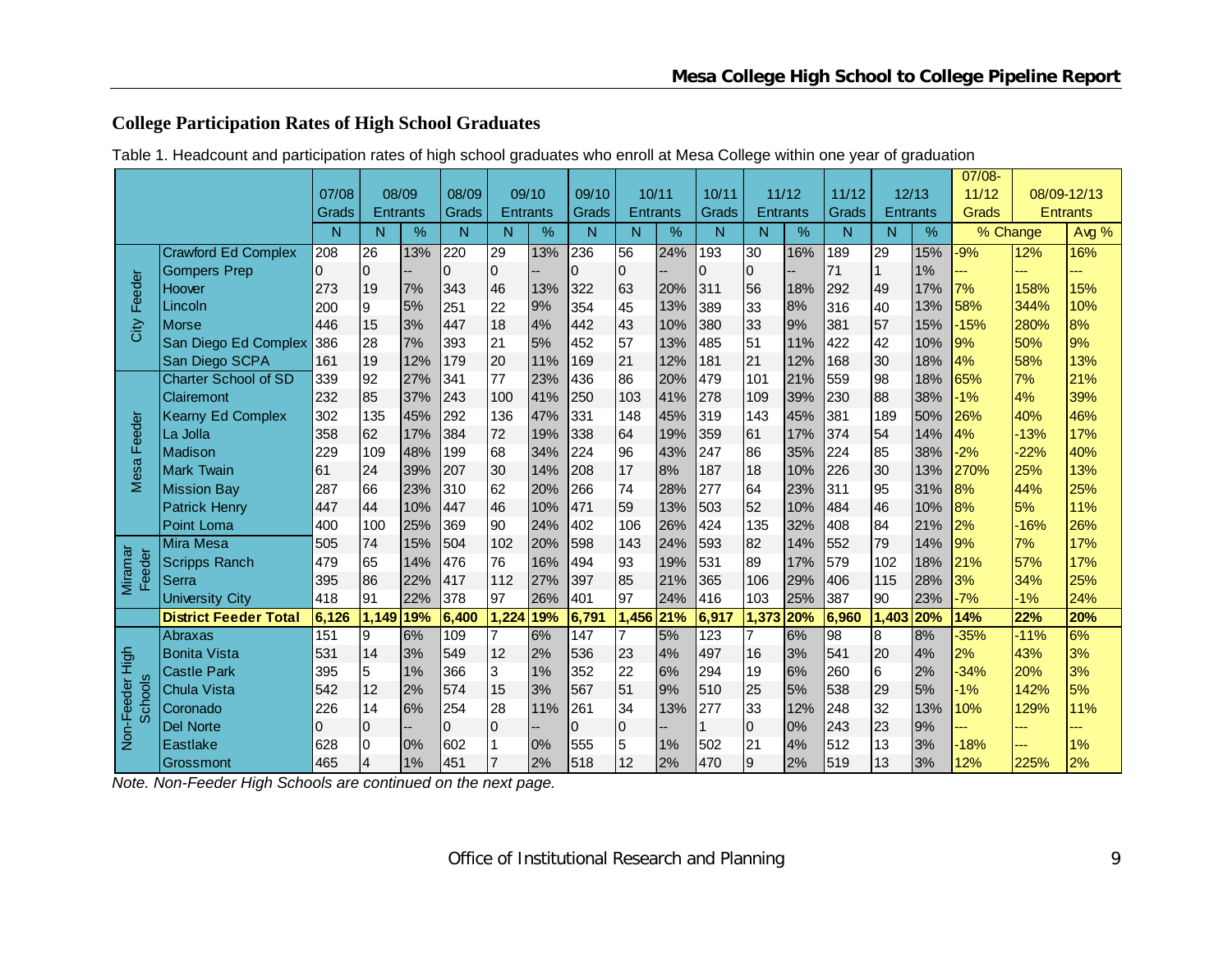|                   |                         |        |                 |       |        |                 |       |        |                 |      |        |                  |     |        |                 |       | $07/08 -$    |               |                 |
|-------------------|-------------------------|--------|-----------------|-------|--------|-----------------|-------|--------|-----------------|------|--------|------------------|-----|--------|-----------------|-------|--------------|---------------|-----------------|
|                   |                         | 07/08  |                 | 08/09 | 08/09  |                 | 09/10 | 09/10  | 10/11           |      | 10/11  | 11/12            |     | 11/12  |                 | 12/13 | 11/12        |               | 08/09-12/13     |
|                   |                         | Grads  | <b>Entrants</b> |       | Grads  | <b>Entrants</b> |       | Grads  | <b>Entrants</b> |      | Grads  | <b>Entrants</b>  |     | Grads  | <b>Entrants</b> |       | <b>Grads</b> |               | <b>Entrants</b> |
|                   |                         | N      | N               | $\%$  | N      | N               | %     | N      | N               | $\%$ | N      | N                | %   | N      | N               | $\%$  | % Change     |               | Avg %           |
|                   | <b>Helix</b>            | 440    | 15              | 3%    | 458    | 19              | 4%    | 436    | 16              | 4%   | 477    | 16               | 3%  | 469    | $\overline{25}$ | 5%    | 7%           | 67%           | 4%              |
|                   | Hilltop                 | 477    | 11              | 2%    | 471    | $\overline{7}$  | 1%    | 546    | 25              | 5%   | 467    | 25               | 5%  | 486    | 23              | 5%    | 2%           | 109%          | 4%              |
|                   | <b>Mar Vista</b>        | 474    | 10              | 2%    | 506    | 3               | 1%    | 399    | 20              | 5%   | 310    | 13               | 4%  | 337    | 12              | 4%    | $-29%$       | 20%           | 3%              |
| cont.             | Montgomery              | 431    | $\overline{2}$  | 0%    | 410    | 15              | 4%    | 366    | 13              | 4%   | 309    | $\boldsymbol{8}$ | 3%  | 303    | 10              | 3%    | $-30%$       | 400%          | 3%              |
|                   | Mount Miguel            | 319    |                 | 2%    | 296    | l6              | 2%    | 365    | 9               | 2%   | 340    | 9                | 3%  | 327    | 12              | 4%    | 3%           | 71%           | 3%              |
|                   | Mt. Carmel              | 495    | 45              | 9%    | 527    | 67              | 13%   | 564    | 66              | 12%  | 547    | 48               | 9%  | 505    | 47              | 9%    | 2%           | 4%            | 10%             |
| <b>Schools</b>    | Olympian                | 2      |                 | 0%    | 188    | 0               | 0%    | 262    | $\overline{c}$  | 1%   | 329    | 17               | 5%  | 374    | 13              | 3%    | 18,600%      | $\frac{1}{2}$ | 3%              |
|                   | <b>Otay Ranch</b>       | 741    | 0               | 0%    | 598    | lo              | 0%    | 615    | $\mathsf g$     | 1%   | 604    | 30               | 5%  | 591    | 17              | 3%    | $-20%$       | ---           | 2%              |
| tigh              | Poway                   | 700    | 36              | 5%    | 597    | 29              | 5%    | 633    | 45              | 7%   | 676    | 40               | 6%  | 581    | 51              | 9%    | $-17%$       | 42%           | 6%              |
|                   | Ramona                  | 389    | 14              | 4%    | 414    | 8               | 2%    | 398    | 8               | 2%   | 385    | 23               | 6%  | 406    | 15              | 4%    | 4%           | 7%            | 3%              |
|                   | Rancho Bernardo         | 686    | 41              | 6%    | 643    | 45              | 7%    | 665    | 53              | 8%   | 680    | 49               | 7%  | 546    | 42              | 8%    | $-20%$       | 2%            | 7%              |
| <b>Von-Feeder</b> | <b>San Ysidro</b>       | 464    | 0               | 0%    | 495    | $\overline{4}$  | 1%    | 399    | 15              | 4%   | 408    | 12               | 3%  | 449    | 13              | 3%    | $-3%$        | ---           | 2%              |
|                   | Southwest               | 429    | 9               | 2%    | 395    | 3               | 1%    | 347    | 12              | 3%   | 337    | 10               | 3%  | 333    | 10              | 3%    | $-22%$       | 11%           | 2%              |
|                   | Sweetwater              | 598    | 12              | 2%    | 626    | 25              | 4%    | 543    | 50              | 9%   | 489    | 31               | 6%  | 469    | 33              | 7%    | $-22%$       | 175%          | 6%              |
|                   | <b>Torrey Pines</b>     | 620    | 21              | 3%    | 647    | 16              | 2%    | 610    | 24              | 4%   | 647    | 10               | 2%  | 625    | 13              | 2%    | 1%           | $-38%$        | 3%              |
|                   | <b>West View</b>        | 533    | 38              | 7%    | 576    | 56              | 10%   | 592    | 57              | 10%  | 577    | 54               | 9%  | 593    | 43              | 7%    | 11%          | 13%           | 9%              |
|                   | <b>Non-Feeder Total</b> | 10,736 | 319             | 3%    | 10,752 | 376             | 3%    | 10,676 | 578             | 5%   | 10,256 | 525              | 5%  | 10,353 | 523             | 5%    | $-4%$        | 64%           | 4%              |
|                   | <b>Foreign School</b>   | ---    | 48              | $---$ | ---    | 63              | ---   | ---    | 71              | ---  | ---    | 67               | --- | ---    | 60              | ---   | ---          | 25%           | ---             |
| tigh              | Other                   | $---$  | 431             | ---   | ---    | 441             | ---   | ---    | 580             | ---  | ---    | 575              | --- | $---$  | 621             | ---   | ---          | 44%           | ---             |
| chools            | Out of State            | $---$  | 139             | ---   | ---    | 134             | ---   | $---$  | 109             | ---  | $---$  | 106              | --- | ---    | 110             | ---   | ---          | $-21%$        | ---             |
| Other             | San Diego County        | ---    | 44              | ---   | ---    | 38              | ---   | $---$  | 74              | ---  | ---    | 43               | --- | $---$  | 39              | ---   | $---$        | $-11%$        | ---             |
|                   | <b>Other Total</b>      | ---    | 662             | ---   | ---    | 676             | ---   | ---    | 834             | ---  | ---    | 791              | --- | ---    | 830             | ---   | ---          | 25%           | ---             |
| <b>Total</b>      |                         | ---    | 2,130           | ---   | ---    | 2,276           |       | ---    | 2,868           | ---  | ---    | 2.689            |     | ---    | 2,756           | $---$ |              | 29%           | ---             |

Table 1. Headcount and participation rates of high school graduates who enroll at Mesa College within one year of graduation (continued)

Source: High School Data - California Department of Education (CDE) and Entrant Data - SDCCD Information System

*Note 1. Students are unduplicated within each year.*

*Note 2. SDSU, UCSD, tutoring, and cancelled classes are excluded from student enrollments. Students with no/unreported high school are excluded.*

*Note 3. Schools with no SDCCD Entrants are excluded (ALBA, Arroyo Paseo, Audeo, Coleman Tech, Iftin, iHigh, King-Chavez, Learning Choice, Mt. Everest, Riley/New Dawn, San Diego Early/Middle College, TRACE, and Whittier).*

*Note 4. Schools with fewer than 20 SDCCD Entrants enrolled in each of the five years (John Muir, Preuss, San Diego MET, etc.), private schools, and schools with no/unreported/invalid SDCCD or CDE data (Garfield, Health Sciences, the High Tech Highs) are indicated as 'Other'.*

*Note 5. 'Other High Schools' have no data available on high school graduates; therefore, no participation rates are calculated.*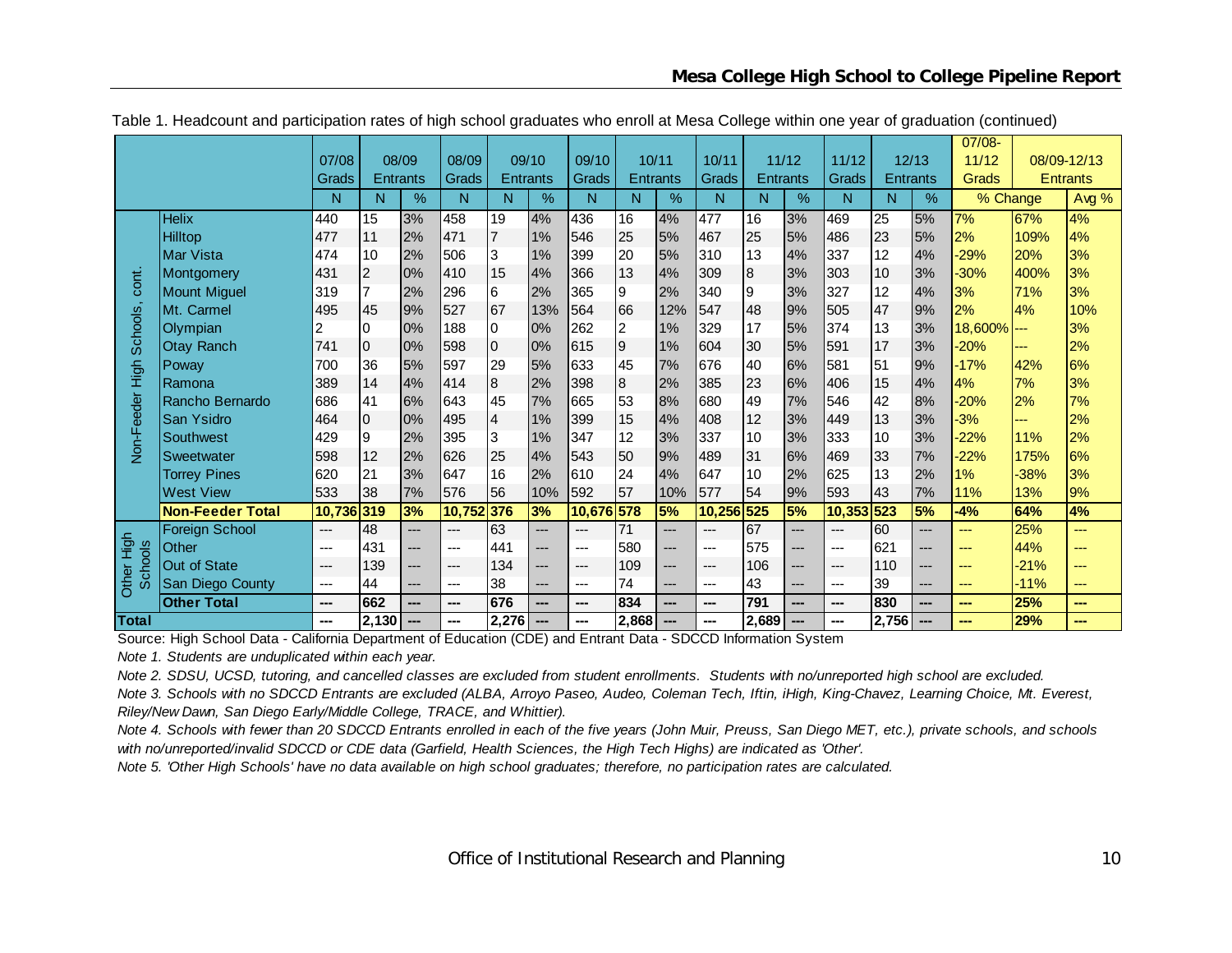#### **High School GPA of College-Enrolled High School Graduates**

|                              | 08/09           | 09/10           | 10/11           | 11/12           | 12/13           | Five-Year | 08/09-12/13 |
|------------------------------|-----------------|-----------------|-----------------|-----------------|-----------------|-----------|-------------|
|                              | <b>Entrants</b> | <b>Entrants</b> | <b>Entrants</b> | <b>Entrants</b> | <b>Entrants</b> | Avg/Total | % Change    |
| $0.0 - 1.5$                  | $0\%$           | 0%              | 0%              | 0%              | $0\%$           | 0%        | $---$       |
| $1.6 - 1.9$                  | 2%              | $1\%$           | 1%              | 1%              | 1%              | 1%        | $-13%$      |
| $2.0 - 2.5$                  | 20%             | 22%             | 19%             | 21%             | 21%             | 21%       | 39%         |
| $2.6 - 3.0$                  | 35%             | 33%             | 34%             | 35%             | 34%             | 34%       | 30%         |
| $3.1 - 3.5$                  | 28%             | 28%             | 30%             | 29%             | 30%             | 29%       | 42%         |
| Over 3.5                     | 15%             | 15%             | 16%             | 14%             | 14%             | 15%       | 23%         |
| <b>Total</b>                 | 100%            | 100%            | 100%            | 100%            | 100%            | 100%      | 34%         |
| Students Who Reported GPA    | 1,905           | 2,073           | 2,601           | 2,438           | 2,550           | 11,567    | 34%         |
| <b>Total of All Students</b> | 2,130           | 2,276           | 2,868           | 2,689           | 2,756           | 12,719    | 29%         |

Table 2. High School GPA of high school graduates who enroll at Mesa College within one year of graduation

Source: SDCCD Information System

*Note. High School GPA is self-reported on students' college applications. On average, across five years 9% of students did not report their GPA.*

#### **Participation Rates of Concurrent Students**

Table 3. Percentage of concurrent seniors who re-enroll the subsequent year as college-only students

|                        |                |            |           |                |     |               |                |     |           |                |     |           |                |     |           | $07/08 -$      |          |             |
|------------------------|----------------|------------|-----------|----------------|-----|---------------|----------------|-----|-----------|----------------|-----|-----------|----------------|-----|-----------|----------------|----------|-------------|
|                        | 07/08          |            |           | 08/09          |     |               | 09/10          |     |           | 10/11          |     |           | 11/12          |     |           | 11/12          |          |             |
|                        | <b>Seniors</b> |            | 08/09     | <b>Seniors</b> |     | 09/10         | <b>Seniors</b> |     | 10/11     | <b>Seniors</b> |     | 11/12     | <b>Seniors</b> |     | 12/13     | <b>Seniors</b> |          | 08/09-12/13 |
|                        | (Concur)       |            | Re-Enroll | $ $ (Concur)   |     | Re-Enroll     | (Concur)       |     | Re-Enroll | (Concur)       |     | Re-Enroll | (Concur)       |     | Re-Enroll | (Concur)       |          | Re-Enroll   |
|                        |                | N          | $\%$      | N.             | N   | $\frac{9}{6}$ | N              | N   | %         | N              | N   | $\%$      | N              |     | $\%$      |                | % Change | Avg $%$     |
| <b>District Feeder</b> | 1.094          | 188        | 17%       | 11.117         | 204 | 18%           | 1968           | 167 | 17%       | 1885           | 135 | 15% 834   |                | 117 | 14%       | $-24%$         | $-38%$   | <b>17%</b>  |
| Non-Feeder             | l81            |            | 10%       | <b>183</b>     | 19  | $11\%$        | 154            | l10 | 19%       | 146            | 16  | $13%$  4  |                |     | 50%       | <b>I-95%</b>   | $-75%$   | 13%         |
| Other/Unreported       | 192            |            | $2\%$     | 1191           |     | 2%            | 186            |     | 3%        | 224            |     | <b>2%</b> | 250            | 16  | 6%        | 30%            | 300%     | 3%          |
| <b>Grand Total</b>     | 1,367          | <b>200</b> | 15%       | 1,391          | 216 | 16%           | .208           | 182 | 15%       | 1.155          | 146 | 13%       | 1,088          | 135 | 12%       | $-20%$         | $-33%$   | 14%         |

Source: SDCCD Information System

*Note 1. The concurrent student cohort comprises all self-reported seniors at a district-wide feeder or non-feeder who are also enrolled at Mesa College. There*  were no exclusions made to limit the concurrent student cohort to only AP students. Re-enrollment counts exclude students who continue Mesa College *enrollment as concurrent students.* 

*Note 2. Students are unduplicated within each year. SDSU, UCSD, tutoring, and cancelled classes are excluded from student enrollments.* 

*Note 3. Students with no/unreported high school are indicated as 'Other/Unreported'. Students from feeder schools with no/unreported/invalid SDCCD or CDE data (Garfield, Health Sciences, the High Tech Highs) are indicated as 'Other/Unreported'.*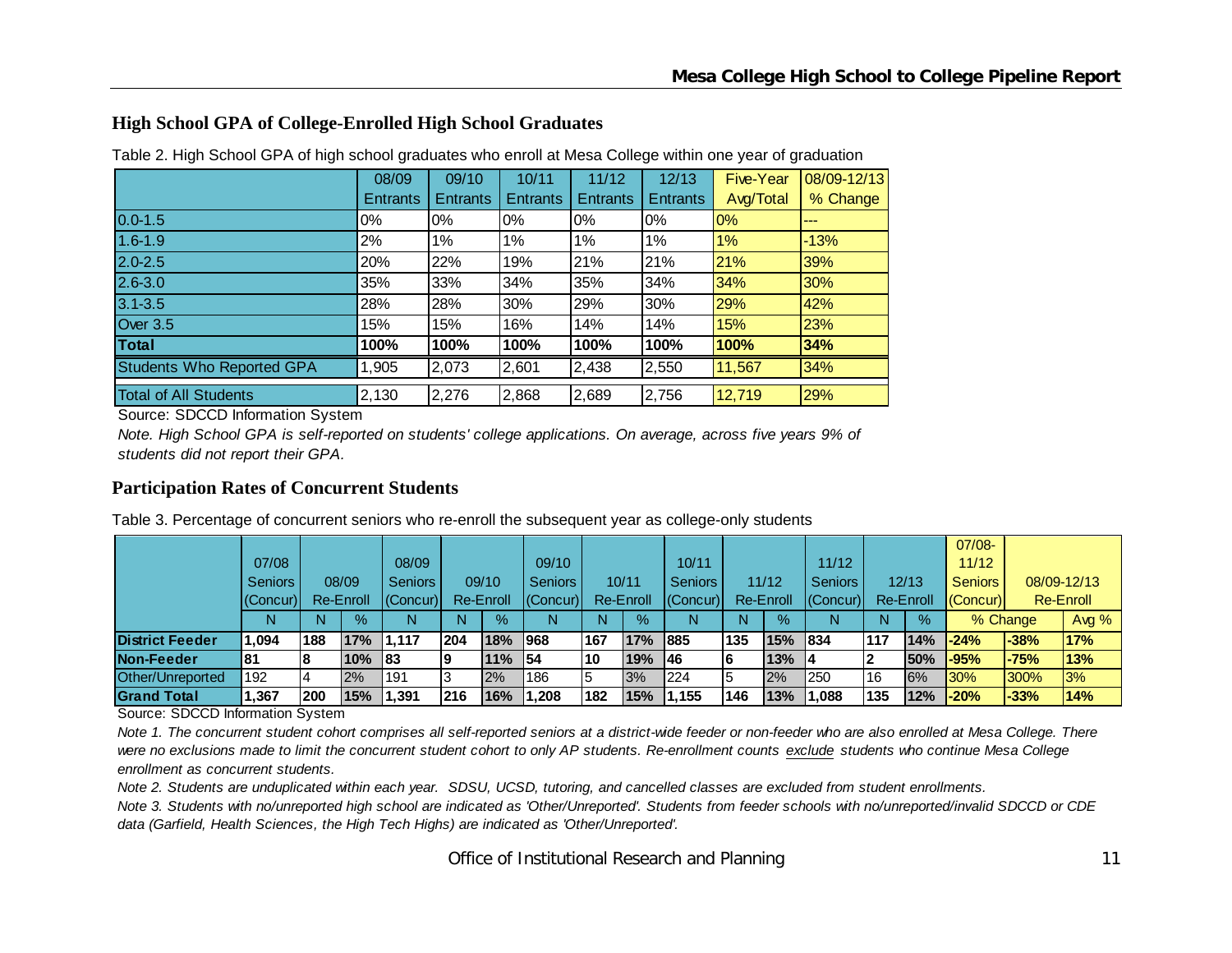## **Section II: Student Characteristics and Enrollments**

This section describes different student characteristics and enrollment patterns among first-time to college high school graduates. Unless otherwise noted, student trends are measured over five years, from 2008/09 to 2012/13.

Headcount, gender, ethnicity, first generation to college, and student educational goals of the **first-time to college high school graduates** are measured (see Table 4). Note that the count of students is an unduplicated headcount. The number of units attempted (in rows) by the number of units earned (in columns) across five years are displayed among first-time to college high school graduates in Table 5. The longitudinal term and annual persistence of the Fall 2007 to Fall 2011 cohorts of first-time to college high school graduates are displayed in Table 6.

#### **Highlight of the Findings**

- Twenty-seven percent of the 2012/13 first-time to college high school graduates reported that they were the first generation of college-going students in their family (see Table 4). This is equal to the five-year average of 27%.
- In terms of ethnic composition, in 2012/13, first-time to college high school graduates were 42% Latino, 28% White, 10% Asian/Pacific Islander, 8% African American, 8% Other ethnicity, 4% Filipino, and less than 1% were American Indian (see Table 4). The proportion of Latino students in 2012/13 (42%) is higher than the five-year average (35%), and the percentage of White students in 2012/13 (28%) is lower than the five-year average (33%). Over five years, the Latino and African American student population increased by 121% and 48%, respectively, while the American Indian and White student populations decreased by 53% and 9%, respectively.
- $\bullet$  In 2012/13, over half of the first-time to college high school graduates cited transfer, either with or without their AA/AS, as their educational goal (56%; higher than the five-year average of 52%; see Table 4).
- $\bullet$  In 2012/13, 72% of the first-time to college high school graduates who enrolled in 0.1-2.9 units completed the total number of attempted units (comparable to the five-year average of 73%; see Table 5). Fewer than half of the students who enrolled in 6.0-8.9 units (46%; comparable to the five-year average of 45%) and 9.0-11.9 units (44%; comparable to the five-year average of 42%) completed the total number of attempted units. Over half (54%) of the students who were enrolled in school full-time (12+ units) in 2012/13, completed the total number of attempted units (comparable to the five-year average of 53%).
- 0 Nearly three out of four (76%) first-time to college high school graduates at Mesa College persisted from the Fall 2011 term to the following spring term (comparable to the five-year average of 74%), and over half (55%) persisted to a second fall term (higher than the five-year average of 51%; see Table 6).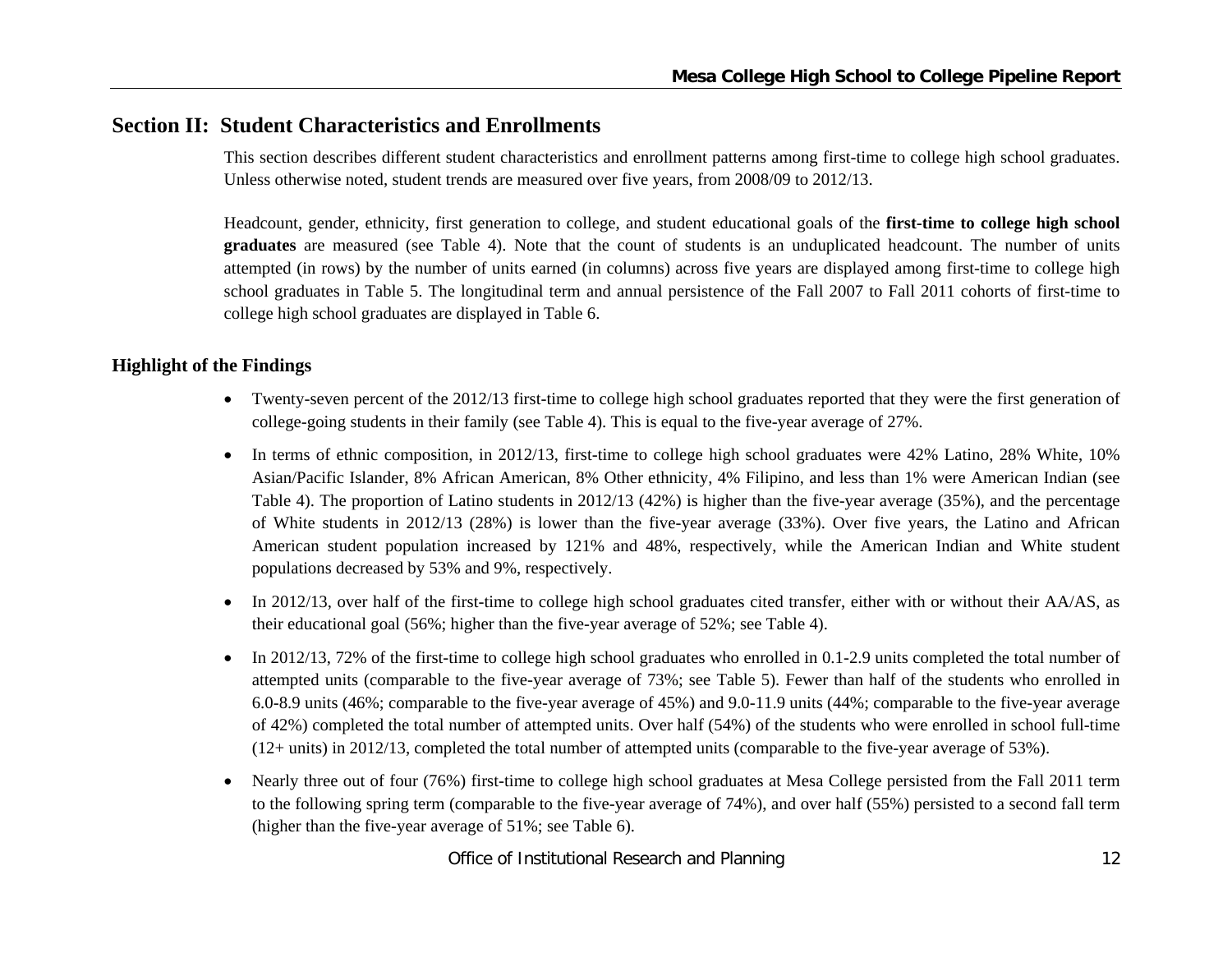#### **Student Characteristics**

| Table 4. Headcount by gender, ethnicity, first generation to college, and educational goal |  |  |
|--------------------------------------------------------------------------------------------|--|--|
|                                                                                            |  |  |

|                                       |                  |                  |                         |                  |                  | Total/        | 08/09-12/13 |  |  |  |
|---------------------------------------|------------------|------------------|-------------------------|------------------|------------------|---------------|-------------|--|--|--|
|                                       | 2008/09          | 2009/10          | 2010/11                 | 2011/12          | 2012/13          | Five-Year Avg | % Change    |  |  |  |
| <b>Total N of Students</b>            | 1,875            | 1,981            | 2,482                   | 2,529            | 2,485            | 11,352        | 33%         |  |  |  |
|                                       |                  |                  | Gender                  |                  |                  |               |             |  |  |  |
| Female                                | 48%              | 47%              | 49%                     | 45%              | 49%              | 48%           | 36%         |  |  |  |
| <b>Male</b>                           | 52%              | 53%              | 51%                     | 55%              | 51%              | 52%           | 29%         |  |  |  |
| <b>Unreported</b>                     | 0%               | 0%               | 0%                      | $\overline{0\%}$ | $\overline{0\%}$ | 0%            | $-100%$     |  |  |  |
|                                       |                  |                  | <b>Ethnicity</b>        |                  |                  |               |             |  |  |  |
| African American                      | 7%               | 9%               | 8%                      | $\overline{7\%}$ | 8%               | 7%            | 48%         |  |  |  |
| American Indian                       | $1\%$            | 1%               | 0%                      | $\overline{0\%}$ | $0\%$            | 0%            | $-53%$      |  |  |  |
| Asian/Pacific Islander                | 11%              | 13%              | 10%                     | 11%              | 10%              | 11%           | 16%         |  |  |  |
| Filipino                              | 5%               | 4%               | 4%                      | 4%               | 4%               | 4%            | $-3%$       |  |  |  |
| Latino                                | 25%              | 28%              | 38%                     | 40%              | 42%              | 35%           | 121%        |  |  |  |
| White                                 | 41%              | 36%              | 31%                     | 29%              | 28%              | 33%           | $-9%$       |  |  |  |
| Other                                 | 3%               | 5%               | 7%                      | 8%               | 8%               | 6%            | 290%        |  |  |  |
| Unreported                            | 7%               | 5%               | 1%                      | $1\%$            | 1%               | 3%            | $-77%$      |  |  |  |
| <b>First Generation</b>               |                  |                  |                         |                  |                  |               |             |  |  |  |
| <b>First Generation</b>               | 25%              | 25%              | 27%                     | 29%              | 27%              | 27%           | 47%         |  |  |  |
| <b>Not First Generation</b>           | 75%              | 75%              | 73%                     | 71%              | 73%              | 73%           | 28%         |  |  |  |
|                                       |                  |                  | <b>Educational Goal</b> |                  |                  |               |             |  |  |  |
| 4 Yr College Student                  | 14%              | 13%              | 13%                     | 13%              | 13%              | 13%           | 20%         |  |  |  |
| <b>AA/AS w/out Transfer</b>           | 3%               | 5%               | 5%                      | 5%               | 5%               | 5%            | 100%        |  |  |  |
| <b>BA/BS after Completing AA/AS</b>   | 40%              | 41%              | 43%                     | 45%              | 47%              | 43%           | 56%         |  |  |  |
| <b>BA/BS w/out Completing AA/AS</b>   | 10%              | 9%               | 10%                     | 8%               | 9%               | 9%            | 19%         |  |  |  |
| <b>Basic Skills Improvement</b>       | $\overline{0\%}$ | $0\%$            | 0%                      | $1\%$            | 0%               | 1%            | 13%         |  |  |  |
| Certificate/License Maintenance       | 1%               | 1%               | 2%                      | 1%               | 1%               | 1%            | 11%         |  |  |  |
| <b>Current Job/Career Advancement</b> | $1\%$            | $\overline{0\%}$ | 0%                      | $\overline{0\%}$ | 0%               | 0%            | $-25%$      |  |  |  |
| <b>Educational Development</b>        | 1%               | 1%               | 1%                      | 1%               | 0%               | 1%            | $-65%$      |  |  |  |
| HS Diploma/GED Certificate            | 1%               | 1%               | 0%                      | 1%               | 1%               | 1%            | 8%          |  |  |  |
| <b>New Career Preparation</b>         | 7%               | 7%               | 8%                      | 7%               | 7%               | 7%            | 41%         |  |  |  |
| Non-Credit to Credit Transition       | 0%               | 0%               | 0%                      | 0%               | $0\%$            | 0%            | $-75%$      |  |  |  |
| Voc Cert/Degree w/out Transfer        | 1%               | 1%               | 1%                      | $1\%$            | 1%               | 1%            | 44%         |  |  |  |
| <b>Undecided</b>                      | 21%              | 20%              | 18%                     | 17%              | 16%              | 18%           | $-1%$       |  |  |  |
| Unreported                            | $\overline{0\%}$ | 0%               | 0%                      | $\overline{0\%}$ | 0%               | 0%            | ---         |  |  |  |

Source: SDCCD Information System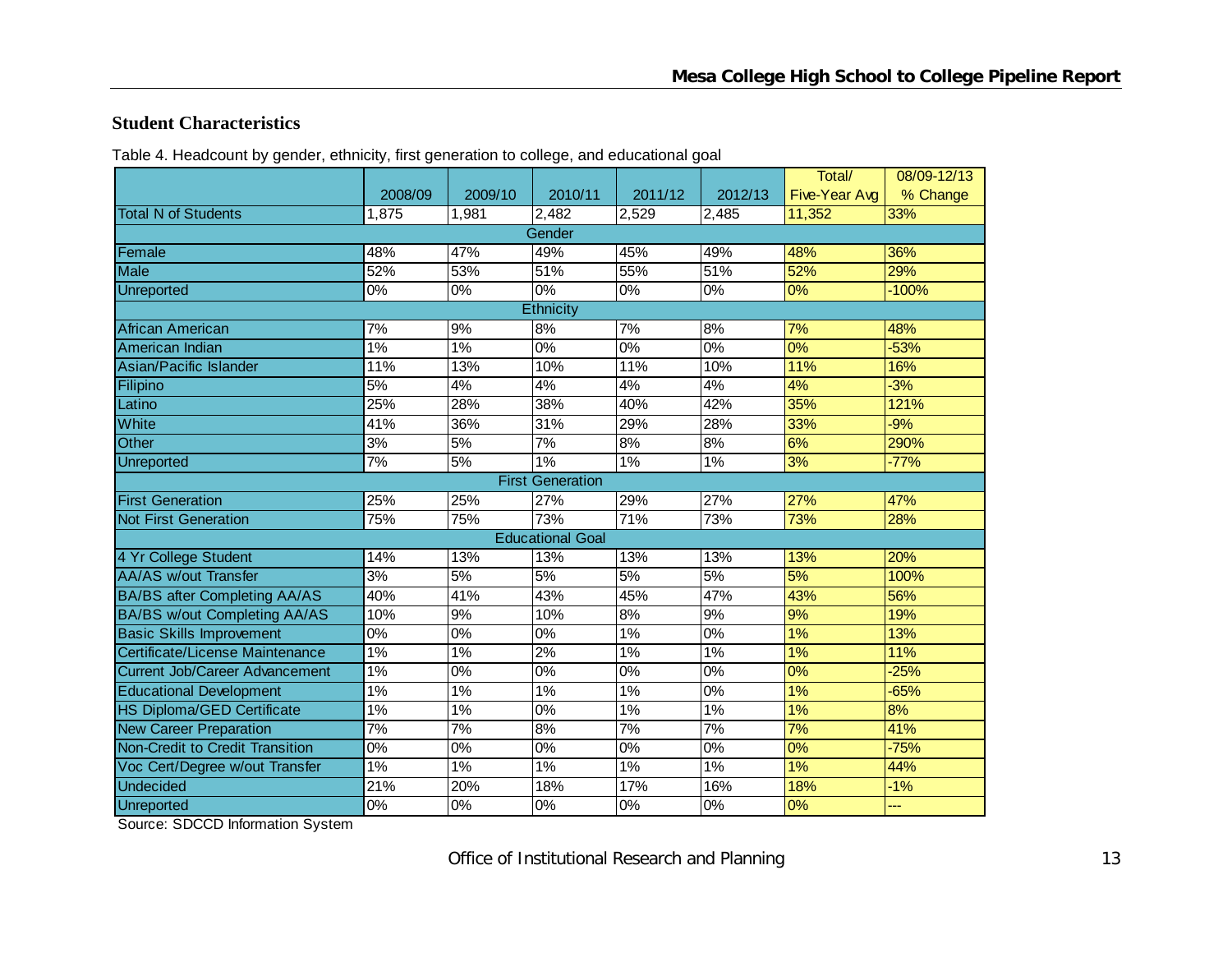## **Units Attempted/Earned**

| Table 5. Units attempted by units earned |
|------------------------------------------|
|------------------------------------------|

|                        |                     |                          |         | <b>Units Earned</b> |              |              |              |              |
|------------------------|---------------------|--------------------------|---------|---------------------|--------------|--------------|--------------|--------------|
|                        |                     |                          |         | $0.1 - 2.9$         | $3.0 - 5.9$  | $6.0 - 8.9$  | $9.0 - 11.9$ | $12.0 +$     |
|                        |                     |                          | 0 Units | <b>Units</b>        | <b>Units</b> | <b>Units</b> | <b>Units</b> | <b>Units</b> |
|                        |                     | 0.1 - 2.9 Units          | 26%     | 74%                 |              |              |              |              |
|                        |                     | 3.0 - 5.9 Units          | 40%     | 4%                  | 56%          |              |              |              |
|                        | 2008/09             | 6.0 - 8.9 Units          | 28%     | 2%                  | 24%          | 46%          |              |              |
|                        |                     | 9.0 - 11.9 Units         | 19%     | 3%                  | 21%          | 20%          | 37%          |              |
|                        |                     | $12.0 +$ Units           | 9%      | 1%                  | 8%           | 11%          | 18%          | 53%          |
|                        |                     | 0.1 - 2.9 Units          | 25%     | 75%                 |              |              |              |              |
|                        | $\circ$             | 3.0 - 5.9 Units          | 35%     | 1%                  | 64%          |              |              |              |
|                        | 2009/               | 6.0 - 8.9 Units          | 29%     | 1%                  | 26%          | 44%          |              |              |
|                        |                     | 9.0 - 11.9 Units         | 17%     | 2%                  | 13%          | 26%          | 41%          |              |
|                        |                     | $12.0 +$ Units           | 10%     | 1%                  | 8%           | 12%          | 18%          | 51%          |
|                        |                     | 0.1 - 2.9 Units          | 27%     | 73%                 |              |              |              |              |
| <b>Units Attempted</b> |                     | 3.0 - 5.9 Units          | 31%     | 3%                  | 66%          |              |              |              |
|                        |                     | 6.0 - 8.9 Units          | 27%     | 2%                  | 25%          | 46%          |              |              |
|                        | <u>న్</u>           | 9.0 - 11.9 Units         | 16%     | $1\%$               | 19%          | 21%          | 42%          |              |
|                        |                     | $12.0 +$ Units           | 8%      | 1%                  | 7%           | 10%          | 20%          | 54%          |
|                        |                     | 0.1 - 2.9 Units          | 30%     | 70%                 |              |              |              |              |
|                        | $\mathbf{\Omega}$   | 3.0 - 5.9 Units          | 41%     | 3%                  | 56%          |              |              |              |
|                        |                     | 6.0 - 8.9 Units          | 26%     | 2%                  | 28%          | 44%          |              |              |
|                        | $\overline{5}$      | 9.0 - 11.9 Units         | 17%     | 2%                  | 16%          | 21%          | 44%          |              |
|                        |                     | $12.0 +$ Units           | 6%      | 1%                  | 7%           | 15%          | 20%          | 51%          |
|                        |                     | 0.1 - 2.9 Units          | 28%     | 72%                 |              |              |              |              |
|                        | က                   | 3.0 - 5.9 Units          | 37%     | 3%                  | 60%          |              |              |              |
|                        | $\overline{\alpha}$ | 6.0 - 8.9 Units          | 23%     | 3%                  | 28%          | 46%          |              |              |
|                        | <u>ର</u>            | 9.0 - 11.9 Units         | 17%     | $1\%$               | 17%          | 21%          | 44%          |              |
|                        |                     | $12.0 +$ Units           | 7%      | 1%                  | 8%           | 12%          | 18%          | 54%          |
|                        |                     | <b>Five-Year Average</b> | н,      | 73%                 | 61%          | 45%          | 42%          | 53%          |
|                        |                     | 08/09-12/13 % Change     |         | $-16%$              | 31%          | 80%          | 92%          | 20%          |

Source: SDCCD Information System

*Note. Tutoring and non-graded courses were excluded. Percent change was based on counts.*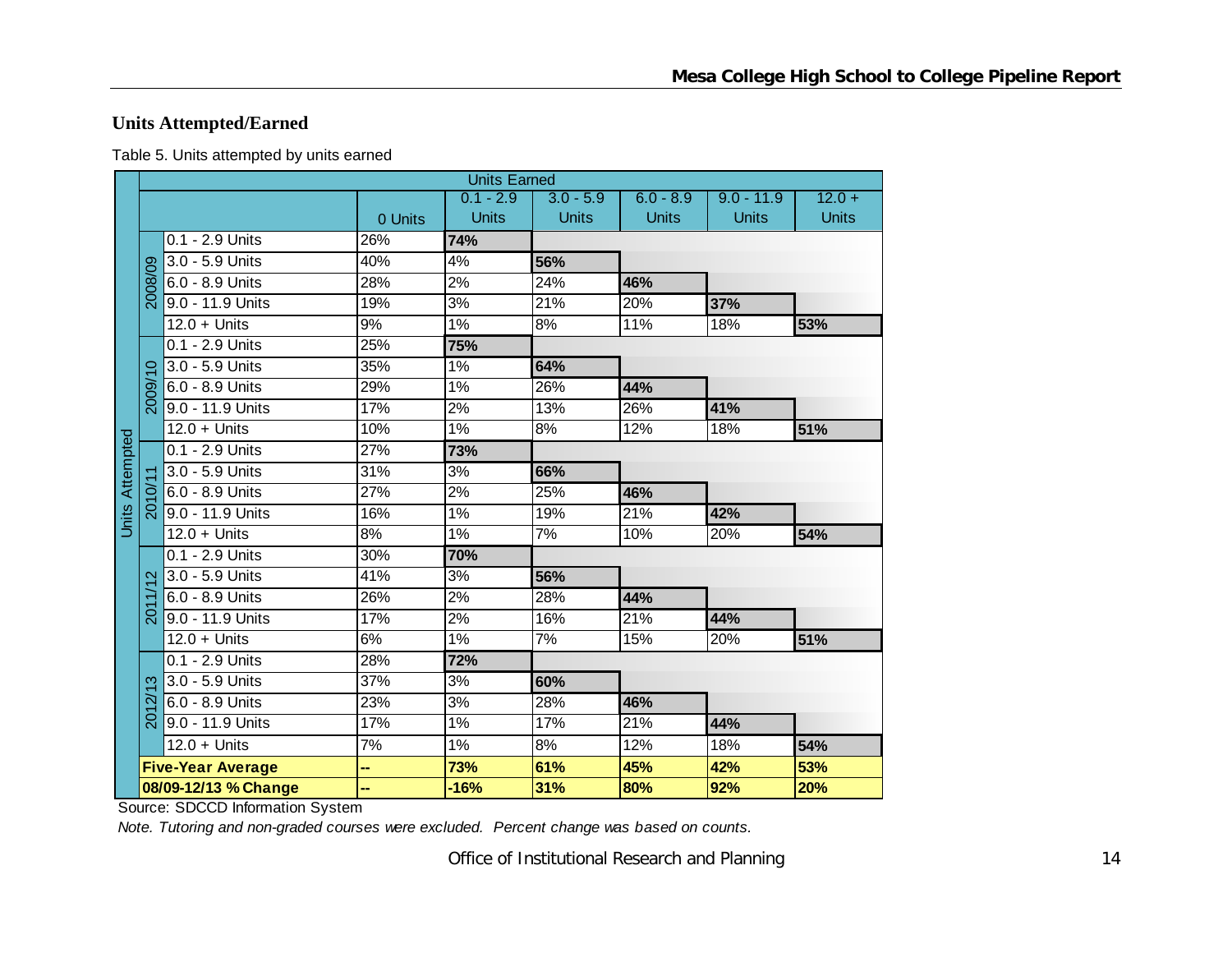#### **Persistence**

Table 6. Term and annual persistence

| <b>Fall Cohorts</b>        |       |       | <b>Term Persistence</b> |       | <b>Annual Persistence</b> |
|----------------------------|-------|-------|-------------------------|-------|---------------------------|
| 2007                       | 1,237 | 864   | 70%                     | 565   | 46%                       |
| 2008                       | 1,227 | 895   | 73%                     | 628   | 51%                       |
| 2009                       | 1,284 | 952   | 74%                     | 678   | 53%                       |
| 2010                       | 1,703 | 1.246 | 73%                     | 846   | 50%                       |
| 2011                       | 1,826 | 1,394 | 76%                     | 997   | 55%                       |
| <b>Total/Five-Year Avg</b> | 7,277 | 5,351 | 74%                     | 3,714 | 51%                       |

Source: SDCCD Information System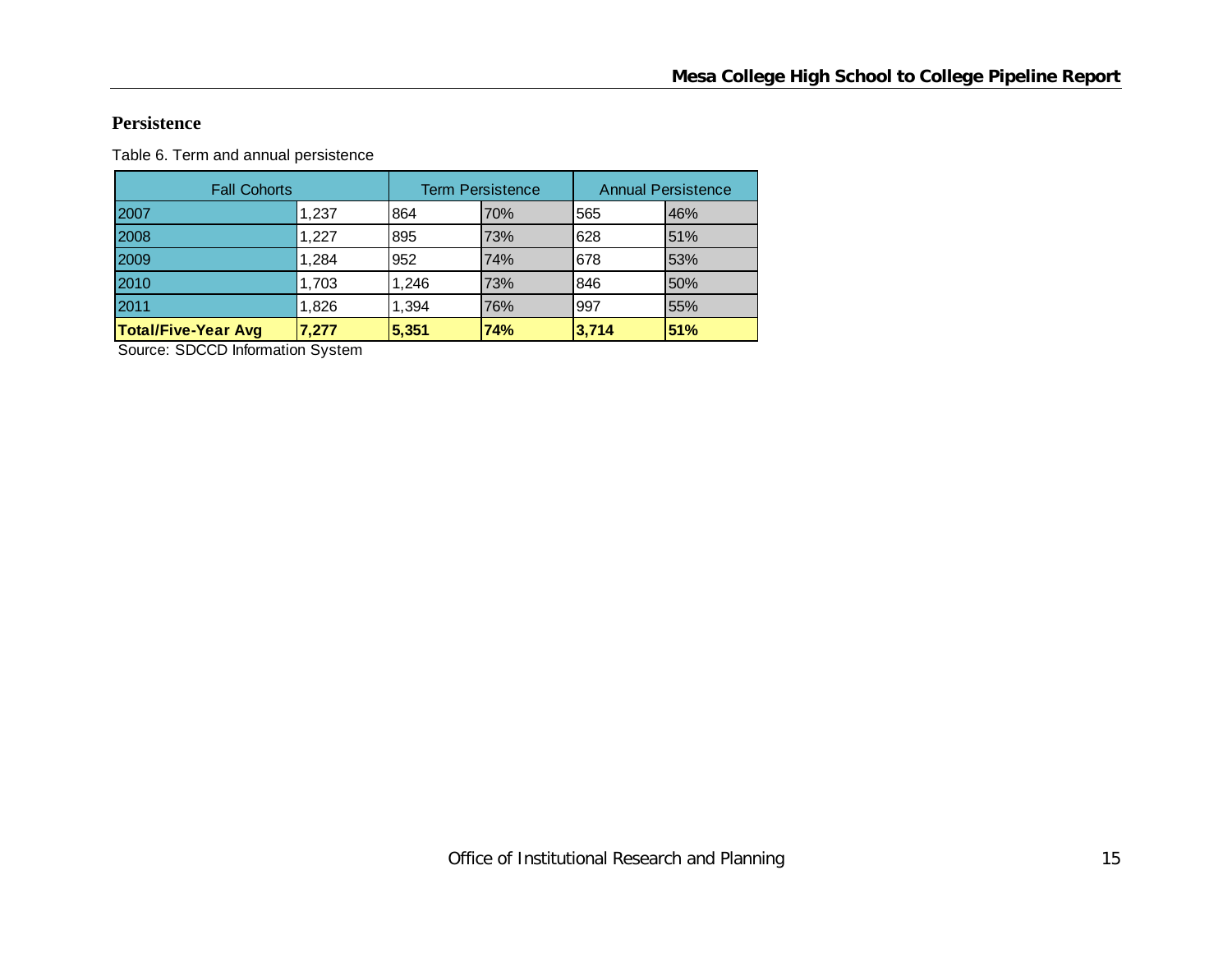## **Section III: College Assessment and Placement of Incoming Students**

The assessment tests used in the San Diego Community College District help determine which levels of English and math courses would offer students the greatest opportunities for learning, academic challenge, and success. Students are encouraged to take the assessment tests as they matriculate in the college. Beginning with a pilot in Fall 2010, SDCCD now also accepts select standardized tests (i.e., SAT, ACT, EAP, EPT, and ELM) as an alternative measure to determine skill levels as an assessment of readiness for specified English and math courses. This section summarizes which course levels (transfer level, associate degreelevel, basic skills, ESOL level 40, 30, etc.) first-time to college high school graduates qualified to enroll in for reading, writing, math, and ESOL courses based on their originally assessed skill level (see Tables 7-10).

Student assessment and placement trends are measured over three years, from 2010/11 to 2012/13 among students that applied to Mesa College (assessment and placement data are not tied to enrollment information). Note that changes were made within the English and math course sequences; however, data are represented by current placement level categories.

#### **Highlight of the Findings**

- A majority of the first-time to college high school graduates completed an assessment test in reading, writing, and math in 2012/13 (79% each; see Tables 7-9). Overall, the percentages of students who completed an assessment test in reading, writing, and math increased steadily between 2010/11 and 2012/13.
- $\bullet$  In 2012/13, over half (53%) of the first-time to college high school graduates who completed an assessment test in reading placed at the transfer/associate level, and 39% placed at basic skills (equal to the three-year averages of 53% and 39%, respectively; see Table 7).
- $\bullet$  In 2012/13, the majority of first-time to college high school graduates who completed an assessment test in writing placed at basic skills (64%; comparable to the three-year average of 65%; see Table 8).
- $\bullet$  The majority of first-time to college high school graduates who completed an assessment test in math in 2012/13 placed at basic skills (57%; comparable to the three-year average of 59%; see Table 9).
- $\bullet$  In 2012/13 among first-time to college high school graduates who completed an assessment test in ESOL, the vast majority of the students placed four to five levels below English transfer level (ESOL levels 19 and 20, 85%), which is higher than the three-year average of 62% (see Table 10).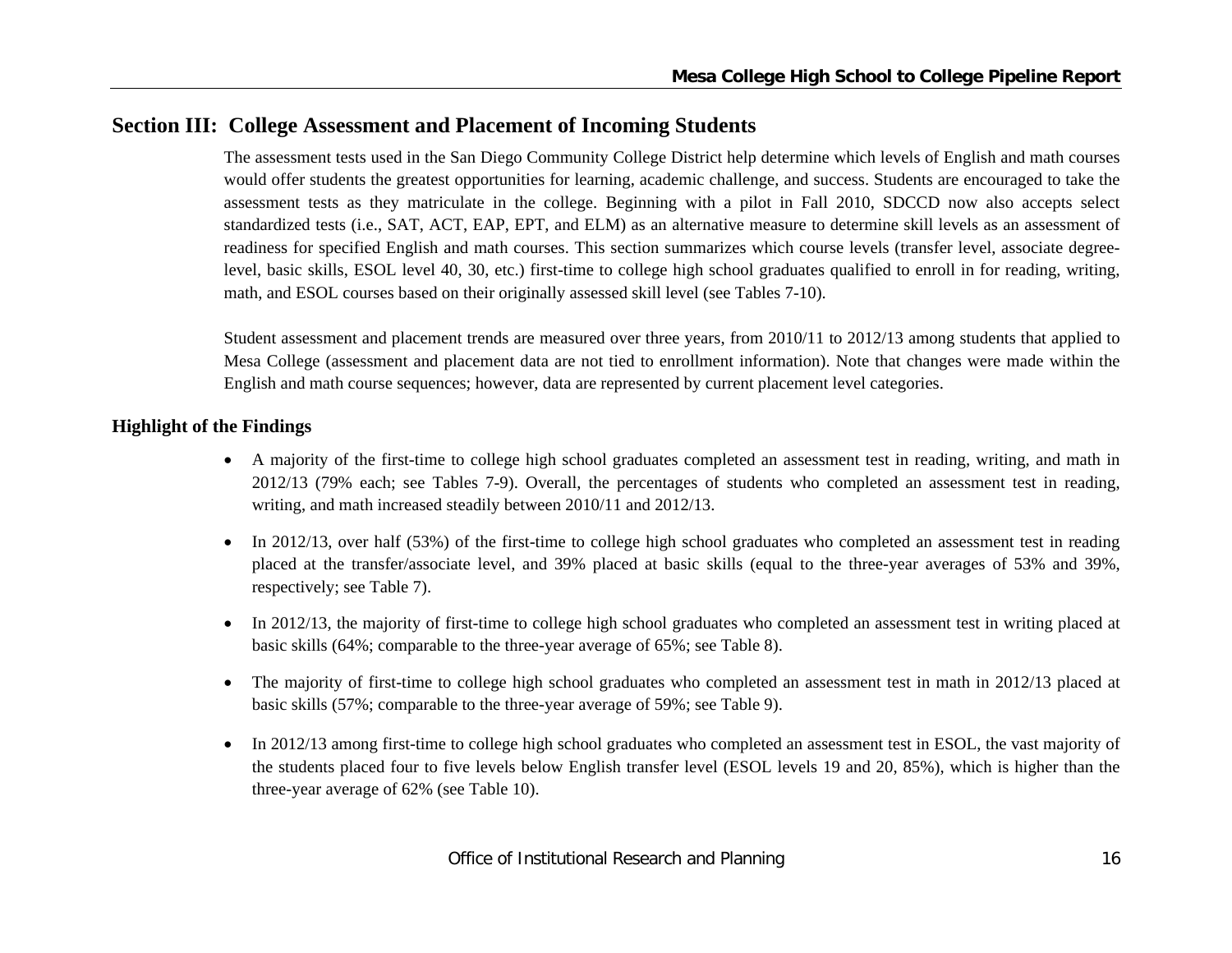### **Reading and Writing Assessment and Placement**

| Table 7. Reading assessment and placement |  |
|-------------------------------------------|--|
|-------------------------------------------|--|

|                                              |                                 | 2010/11 |      | 2011/12 |      | 2012/13 |      | 2010/11 - 2012/13 |         |          |
|----------------------------------------------|---------------------------------|---------|------|---------|------|---------|------|-------------------|---------|----------|
|                                              |                                 | N       | %    | N       | $\%$ | Ν       | %    | <b>Total N</b>    | Avg $%$ | % Change |
| est                                          | <b>Total Tested</b>             | ,580    | 63%  | 1,830   | 76%  | 1,972   | 79%  | 5,382             | 73%     | 25%      |
| Test<br>$\frac{1}{2}$                        | <b>Not Tested</b>               | 919     | 37%  | 593     | 24%  | 519     | 21%  | 2,031             | 27%     | $-44%$   |
|                                              | <b>Total Students</b>           | 2,499   | 100% | 2,423   | 100% | 2,491   | 100% | 7,413             | 100%    | $ 0\%$   |
|                                              | <b>Transfer/Associate Level</b> |         |      |         |      |         |      |                   |         |          |
| ৳<br><b>NVho</b>                             |                                 | 839     | 53%  | 963     | 53%  | 1,046   | 53%  | 2,848             | 53%     | 25%      |
| Test                                         | <b>Basic Skills</b>             | 599     | 38%  | 714     | 39%  | 761     | 39%  | 2,074             | 39%     | 27%      |
| Distribution<br><b>Students</b><br>ω<br>Took | <b>Need English Advising</b>    | 120     | 8%   | 117     | 6%   | 126     | 6%   | 363               | 7%      | 5%       |
|                                              | <b>Take ESOL Test</b>           | 22      | 1%   | 36      | 2%   | 39      | 2%   | 97                | 2%      | 77%      |
|                                              | <b>Total Tested</b>             | 580,    | 100% | 1.830   | 100% | 1,972   | 100% | 5,382             | 100%    | 25%      |

Source: SDCCD Information System

*Note. Students are categorized as tested if they received a placement based on an SDCCD or other approved assessment test. For the purposes of this study, all others are recorded as Not Tested.*

#### Table 8. Writing assessment and placement

|                                         |                              | 2010/11 |      |       | 2011/12 |       | 2012/13 |                | 2010/11 - 2012/13 |          |  |
|-----------------------------------------|------------------------------|---------|------|-------|---------|-------|---------|----------------|-------------------|----------|--|
|                                         |                              | N       | %    | N     | %       | N     | %       | <b>Total N</b> | Avg $%$           | % Change |  |
| est                                     | <b>Total Tested</b>          | ,580    | 63%  | 1.830 | 76%     | 1,972 | 79%     | 5,382          | 73%               | 25%      |  |
| Test/<br>$\overline{P}$                 | Not Tested                   | 919     | 37%  | 593   | 24%     | 519   | 21%     | 2,031          | 27%               | $-44%$   |  |
|                                         | <b>Total Students</b>        | 2,499   | 100% | 2,423 | 100%    | 2,491 | 100%    | 7,413          | 100%              | 0%       |  |
| ৳                                       | Transfer/Associate Level     | 1401    | 25%  | 449   | 25%     | 554   | 28%     | 1,404          | 26%               | 38%      |  |
| Who<br>est                              | <b>Basic Skills</b>          | 1.037   | 66%  | 1.228 | 67%     | 1,253 | 64%     | 3,518          | 65%               | 21%      |  |
| σ                                       | <b>Need English Advising</b> | 120     | 8%   | 117   | 6%      | 126   | 6%      | 363            | 7%                | 5%       |  |
| Distribution<br><b>Students</b><br>Took | <b>Take ESOL Test</b>        | 22      | 1%   | 36    | 2%      | 39    | 2%      | 97             | 2%                | 77%      |  |
|                                         | <b>Total Tested</b>          | 1,580   | 100% | 1,830 | 100%    | 1,972 | 100%    | 5,382          | 100%              | 25%      |  |

Source: SDCCD Information System

*Note. Students are categorized as tested if they received a placement based on an SDCCD or other approved assessment test. For the purposes of this study, all others are recorded as Not Tested.*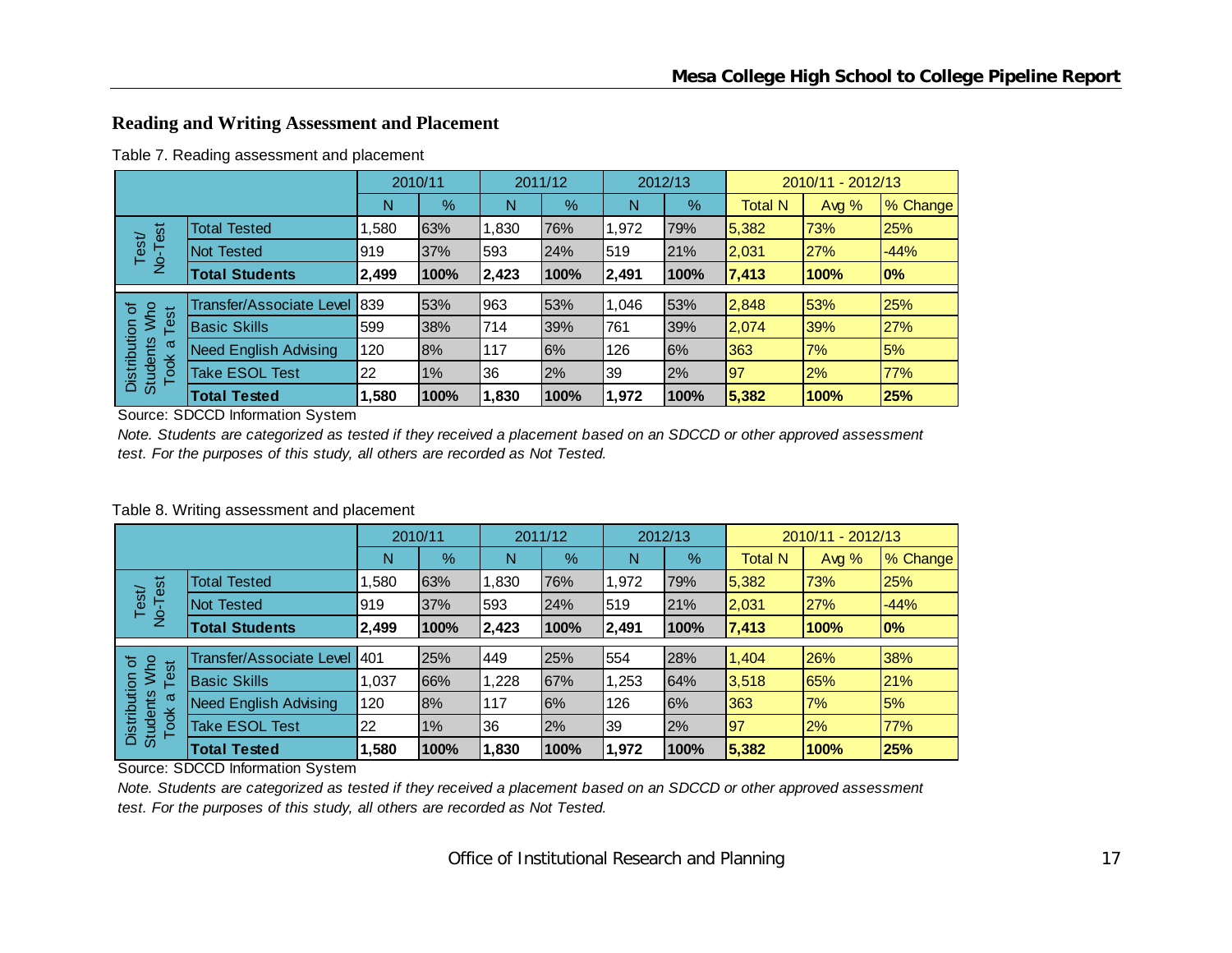#### **Math Assessment and Placement**

|                                     |                                  | 2010/11 |               |       | 2011/12       |       | 2012/13 |                | 2010/11 - 2012/13 |          |  |  |
|-------------------------------------|----------------------------------|---------|---------------|-------|---------------|-------|---------|----------------|-------------------|----------|--|--|
|                                     |                                  | N       | $\frac{9}{6}$ | N     | $\frac{9}{6}$ | N     | %       | <b>Total N</b> | Avg %             | % Change |  |  |
| est                                 | <b>Total Tested</b>              | 1,637   | 66%           | 1,873 | 77%           | 1,970 | 79%     | 5,480          | 74%               | 20%      |  |  |
| Test<br>No-Tr                       | <b>Not Tested</b>                | 862     | 34%           | 550   | 23%           | 521   | 21%     | 1,933          | 26%               | $-40%$   |  |  |
|                                     | <b>Total Students</b>            | 2,499   | 100%          | 2,423 | 100%          | 2,491 | 100%    | 7,413          | 100%              | 0%       |  |  |
| ð.<br>$\overline{5}$                | <b>Transfer Level</b>            | 334     | 20%           | 428   | 23%           | 491   | 25%     | 1,253          | 23%               | 47%      |  |  |
| Who<br>Ρë                           | <b>Associate Level</b>           | 223     | 14%           | 308   | 16%           | 345   | 18%     | 876            | 16%               | 55%      |  |  |
| ω                                   | <b>Basic Skills</b>              | 997     | 61%           | 1,135 | 61%           | 1,121 | 57%     | 3,253          | 59%               | 12%      |  |  |
| Distribution<br>Students WI<br>Took | Take Algebra Test                | 83      | 5%            |       | 0%            | 13    | $1\%$   | 98             | 2%                | $-84%$   |  |  |
|                                     | <b>Total Tested</b>              | 1,637   | 100%          | 1,873 | 100%          | 1,970 | 100%    | 5,480          | 100%              | 20%      |  |  |
|                                     | Source: SDCCD Information System |         |               |       |               |       |         |                |                   |          |  |  |

Table 9. Math assessment and placement

*Note. Students are categorized as tested if they received a placement based on an SDCCD or other approved assessment test. For the purposes of this study, all others are recorded as Not Tested.*

#### **ESOL Assessment and Placement**

|  | Table 10. ESOL assessment and placement |  |
|--|-----------------------------------------|--|
|--|-----------------------------------------|--|

|                                         |                       | 2010/11 |      | 2011/12 |      | 2012/13 |      | 2010/11 - 2012/13 |            |          |
|-----------------------------------------|-----------------------|---------|------|---------|------|---------|------|-------------------|------------|----------|
|                                         |                       | N       | %    | N       | %    | Ν       | %    | <b>Total N</b>    | Avg $%$    | % Change |
| est<br>Test/<br>$\overline{P}$          | <b>Total Tested</b>   | 57      | 2%   | 69      | 3%   | 69      | 3%   | 195               | 3%         | 21%      |
|                                         | <b>Not Tested</b>     | 2,442   | 98%  | 2,354   | 97%  | 2,422   | 97%  | 7,218             | <b>97%</b> | $-1%$    |
|                                         | <b>Total Students</b> | 2,499   | 100% | 2,423   | 100% | 2,491   | 100% | 7,413             | 100%       | $ 0\% $  |
|                                         |                       |         |      |         |      |         |      |                   |            |          |
| <b>NVho</b><br>৳                        | evel 40               | 16      | 28%  | 12      | 17%  |         | 1%   | 29                | 15%        | $-94%$   |
| lest                                    | evel 30               | 16      | 28%  | 21      | 30%  | 9       | 13%  | 46                | 24%        | $-44%$   |
| ω                                       | Level 20              | 13      | 23%  | 16      | 23%  | 10      | 14%  | 39                | 20%        | $-23%$   |
| Distribution<br><b>Students</b><br>Took | Level 19              | 12      | 21%  | 20      | 29%  | 49      | 71%  | 81                | 42%        | 308%     |
|                                         | <b>Total Tested</b>   | 57      | 100% | 69      | 100% | 69      | 100% | 195               | 100%       | 21%      |

Source: SDCCD Information System

*Note. Students are categorized as tested if they received a placement based on an SDCCD or other approved assessment test. For the purposes of this study, all others are recorded as Not Tested.*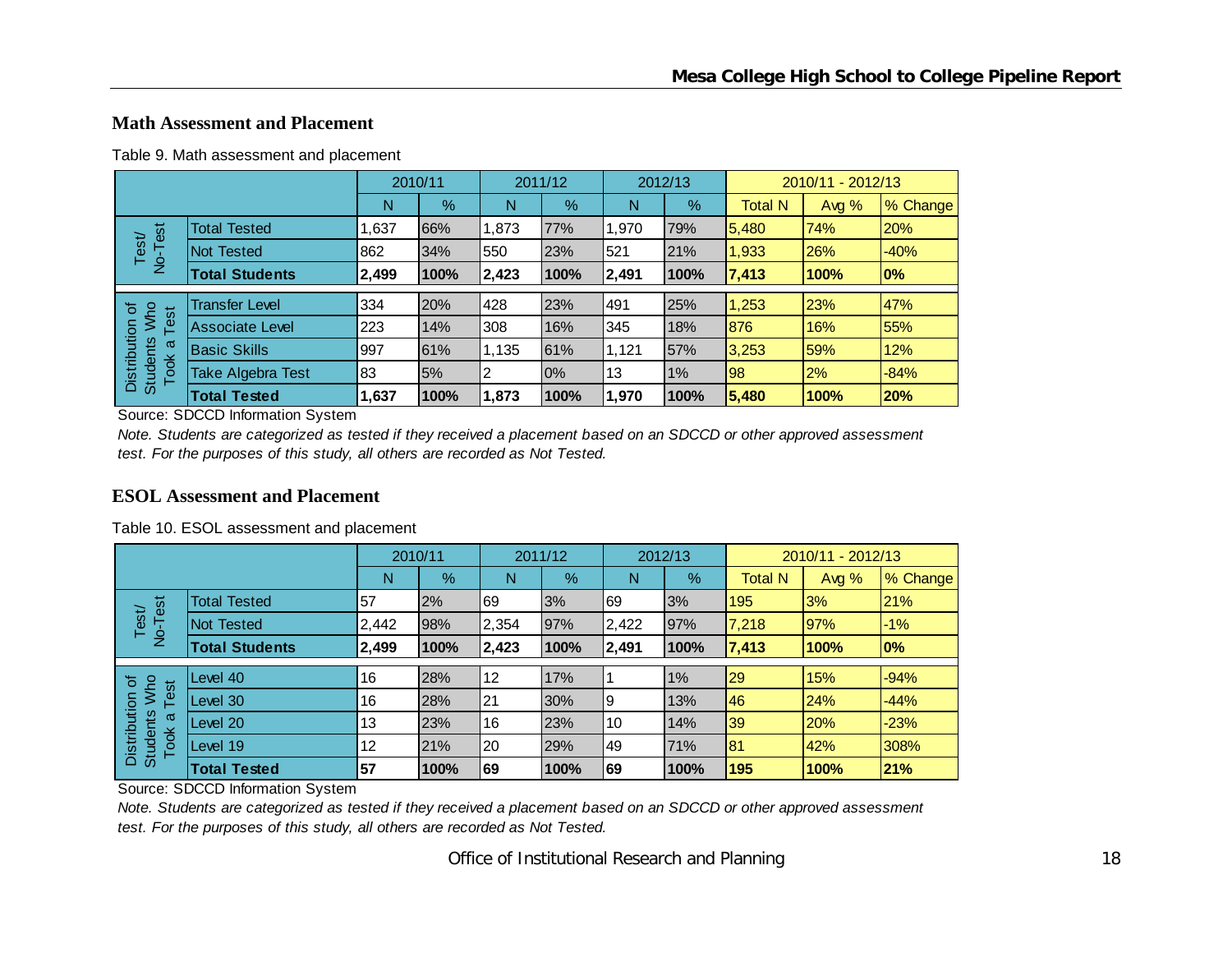## **Section IV: Course Enrollment by Placement**

This section longitudinally tracks Mesa College English and math enrollments by placement level among three first-time to college high school graduate cohorts (see Tables 11 and 12). First-time students who remained enrolled in an English or math sequence course as of official census in Fall 2010, 2011, or 2012 were tracked through their first year (fall, spring, and summer). Data are represented by current placement level categories (see Figures 1 and 2 in the Course Sequences section) and **only students who had recorded skill levels via SDCCD or other approved assessment tests were included**. For English cohorts, students were excluded if they did not have skill levels in both reading and writing. Among students who took both tests but did not score in the same placement level, English placement level was measured at the highest placement (35% in Fall 2010, 34% in Fall 2011, and 32% in Fall 2012 placed at different reading and writing levels).

Among students who placed at the transfer or associate levels, course enrollment was measured at or below their placement level. For those students who placed at the basic skills levels, course enrollment was measured at their placement level. (Note that students who placed at the basic skills level with an M30 skill level were considered to be enrolled at their placement level if they enrolled in the associate level MATH 092 course offered at Mesa College, as it requires an M30 skill level.) For those students who placed below basic skills, course enrollment was measured at any placement level.

#### **Highlight of the Findings**

- Forty-three percent of the Fall 2012 first-time to college high school graduates who placed in transfer/associate level English enrolled in an English course at or below their placement level the end of their first year at Mesa College (lower than the three-year average of 50%; see Table 11). Of these students that placed in transfer/associate English and enrolled in a course in 2012/13, over half (58%) took a course at their placement level.
- $\bullet$  Among Fall 2012 first-time to college high school graduates who placed in basic skills level reading or writing, just over half (51%) enrolled in an English course at their placement level by the end of their first year at Mesa College (lower than the three-year average of 55%; see Table 11).
- 0 By the end of their first year at Mesa College, 55% of the Fall 2012 first-time to college high school graduates who placed in transfer level math enrolled in a math course at or below their placement level (lower than the three-year average of 61%), and 53% of those who placed in associate level math enrolled in a math course at or below their placement level (lower than the three-year average of 62%; see Table 12). Of these students that placed in transfer or associate level math and enrolled in a course in 2012/13, most (95%) took a math course at their placement level.
- $\bullet$  Fifty-four percent of the Fall 2012 first-time to college high school graduates who placed in basic skills level math enrolled in a math course at their placement level by the end of their first year (lower than the three-year average of 60%; see Table 12).